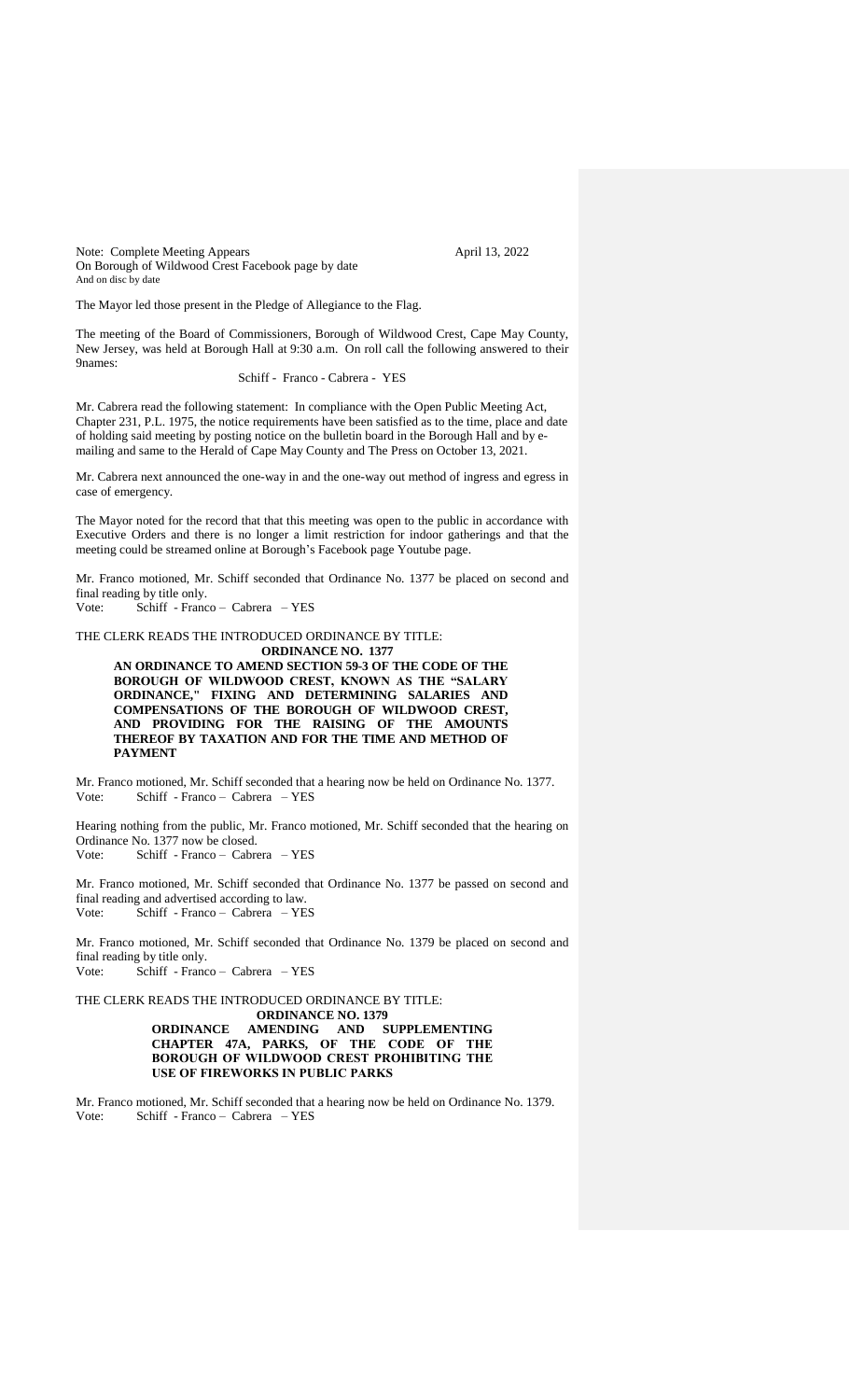Hearing nothing from the public, Mr. Franco motioned, Mr. Schiff seconded that the hearing on Ordinance No. 1379 now be closed. Vote: Schiff - Franco – Cabrera – YES

Mr. Franco motioned, Mr. Schiff seconded that Ordinance No. 1379 be passed on second and final reading and advertised according to law. Vote: Schiff - Franco – Cabrera – YES

Mr. Franco motioned, Mr. Schiff seconded that Ordinance No. 1380 be placed on second and final reading by title only. Vote: Schiff - Franco – Cabrera – YES

THE CLERK READS THE INTRODUCED ORDINANCE BY TITLE: **ORDINANCE NO. 1380 ORDINANCE OF THE BOROUGH OF WILDWOOD CREST AMENDING AND SUPPLEMENTING CHAPTER 73, TAXICABS REGARDING THE LICENSING AND REGULATION OF JITNEYS IN THE BOROUGH OF WILDWOOD CREST**

Mr. Franco motioned, Mr. Schiff seconded that a hearing now be held on Ordinance No. 1380. Vote: Schiff - Franco – Cabrera – YES

Hearing nothing from the public, Mr. Franco motioned, Mr. Schiff seconded that the hearing on Ordinance No. 1380 now be closed. Vote: Schiff - Franco – Cabrera – YES

Mr. Franco motioned, Mr. Schiff seconded that Ordinance No. 1380 be passed on second and final reading and advertised according to law. Vote: Schiff - Franco – Cabrera – YES

THE CLERK READS THE INTRODUCED ORDINANCE BY TITLE:

**ORDINANCE NO. 1381 ORDINANCE AMENDING AND SUPPLEMENTING SECTION 56A-2 DEFINITIONS OF CHAPTER 56A, RENTAL PROPERTIES OF THE CODE OF THE BOROUGH OF WILDWOOD CREST DEFINING PERSONS LICENSED PURSUANT TO THE NEW JERSEY REAL ESTATE BROKERS AND SALESMEN ACT N.J.S.A. 45:15-1 ET SEQ.** 

Mr. Franco motioned, Mr. Schiff seconded that Ordinance No. 1381 be passed on first reading, advertised according to law, be brought up for second and final reading and public hearing on April 27, 2022 at 5:30 p.m.

Vote: Schiff - Franco – Cabrera – YES

THE CLERK READS THE FOLLOWING RESOLUTION BY TITLE:

RESOLUTION NO. 22-152 **RESOLUTION OF THE BOARD OF COMMISSIONERS OF THE BOROUGH OF WILDWOOD CREST AUTHORIZING A SHARED SERVICES AGREEMENT BETWEEN THE BOROUGH OF WILDWOOD CREST AND THE COUNTY OF CAPE MAY OPEN SPACE AND FARMLAND PRESERVATION PROGRAM – PUBLIC BEACH ACCESS IMPROVEMENTS**

**WHEREAS**, the County has determined that it is in the best interest of the County and residents therein, as well as the municipalities and residents of the individual municipalities located within the County, for the County to provide funds to such municipalities for the acquisition of lands for open space and the development of public park and recreation facilities or improvements; and

**WHEREAS**, the County desires, pursuant to the provisions of statutes providing for joint action with regard to capital projects and improvements which are deemed to benefit the County and the municipalities and their residents (including without limitation N.J.S.A. 40:12-16, et seq., N.J.S.A. 40:12-9 and N.J.S.A. 40A:65-1, et seq.), to provide funding for such projects and improvements, and

**WHEREAS,** in 1989, pursuant to P.L. 1989, Chapter 30, the County of Cape May Board of Chosen Freeholders established an Open Space and Farmland Preservation Trust Fund; and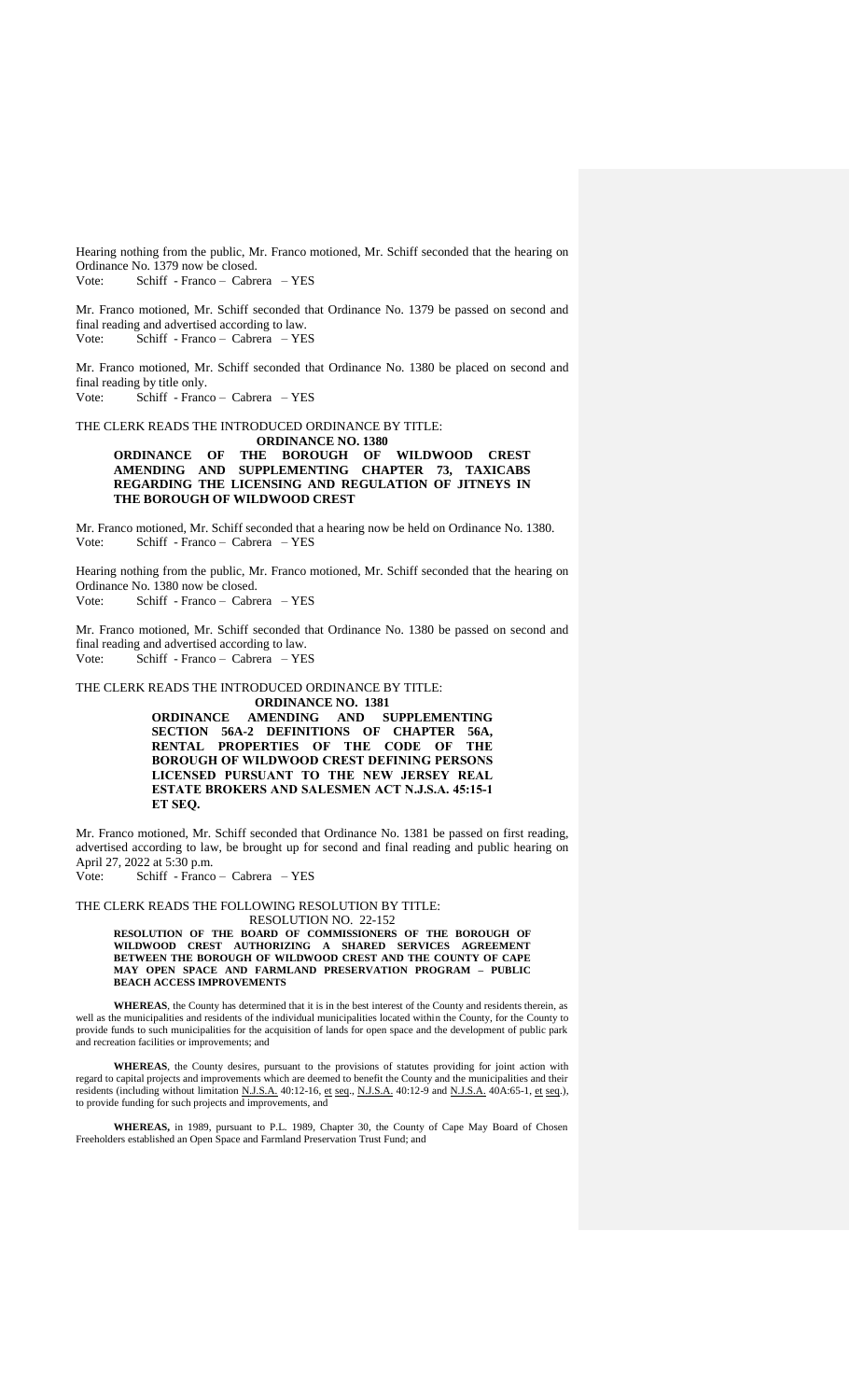**WHEREAS**, on December 27, 2012, in accordance with N.J.S.A. 40:12-15.3, the Board of Chosen Freeholders adopted new Program Guidelines for the Open Space Program that amended the County's parameters for Open Space projects to include eligibility for park and recreation development as well as historic preservation projects; and

**WHEREAS**, the Borough has submitted an application under the County's 2021 Open Space Program for the ("Property), with an initial request for funding in the amount not to exceed \$2,500,000.00 (hereinafter "Submitted Proposal"), which Submitted Proposal is included as part of Schedule A; and

**Commented [L1]:** Same comment

**WHEREAS**, on December 14, 2021, the Open Space Review Board thoroughly reviewed, deliberated and voted to make a recommendation to the Board of County Commissioners to fund this project as follows: Wildwood Crest Beach Street End Parks- Public Beach Access Improvement Project, in an amount not to exceed \$2,500,000.00 (hereinafter the "Defined Project"); and

**WHEREAS**, a public hearing on the Defined Project was held on March 8, 2022 at the Cape May County Administration Building, 4 Moore Road, Cape May Court House, New Jersey 08210; and

**WHEREAS**, on the basis of the information provided by the Borough, the recommendation of the Open Space Review Board, and any input received at the public hearing, the Board of County Commissioners (formerly, Board of Chosen Freeholders) desires to enter into this Shared Services Agreement with the Borough to support the implementation of the Defined Project; and

**WHEREAS**, the County and the Borough desire to enter into this Agreement in order for the County to provide funding to the Borough for the aforementioned Defined Project;

**NOW, THEREFORE, BE IT RESOLVED** that the Board of Commissioners of the Borough of Wildwood Crest, County of Cape May, State of New Jersey, hereby approves and adopts the attached Shared Services Agreement with the County of Cape May Open Space and Farmland Preservation Program and authorizes and directs the Mayor and Borough Clerk to execute same.

**BE IT FURTHER RESOLVED** that a copy of this resolution be attached to the original Shared Services Agreement and shall remain on file in the Clerk's Office and available for public inspection.

Mr. Schiff motions, Mr. Franco seconds that the foregoing resolution be adopted. Vote: Schiff - Franco – Cabrera – YES

## THE CLERK READS THE FOLLOWING RESOLUTION BY TITLE: RESOLUTION NO. 22-153

**RESOLUTION OF THE BOARD OF COMMISSIONERS OF THE BOROUGH OF WILDWOOD CREST AUTHORIZING AWARD OF THE PORTABLE TOILETS CONTRACT#2022-01**

**WHEREAS**, a Notice to Bidders was authorized for advertisement by Resolution No. 22-101 on February 16, 2022 for the Borough of Wildwood Crest contract for the Portable toilets Contract; and

**WHEREAS**, Notice to Bidders was advertised in the *Herald of Cape May County* on February 23, 2022 with receipt of sealed bids on March 30, 2020 at 10:00 a.m.; and

**WHEREAS**, one (1) sealed bid proposals was opened and reviewed on March 30, 2022 by the Bid Opening Committee who reviewed the bid proposal and specifications and recommended that the Portable Toilets Contract be awarded to Starr General Contracting Corporation, 3017 Delsea Drive, Franklinville, NJ 08322, the lowest responsive bidder; and

**WHEREAS**, the Board of Commissioners of the Borough of Wildwood Crest has reviewed the recommendation made by the Bid Opening Committee as well as the bid tabulation and recommendation, and the opinion letter of the Borough Solicitor recommending the award to Starr General Contracting Corporation; and

**WHEREAS**, Starr General Contracting Corporation was lowest responsive bidder Starr General Contracting Corporation was the lowest responsive bidder for all per unit prices; and

**WHEREAS**, the Chief Financial Officer has certified the availability of funds for the 2022 Budget year as evidenced below by her signature:

Account Number(s)\_\_\_\_\_\_\_\_\_\_\_\_\_\_ Amount \_\_\_\_\_\_\_\_\_\_\_ Signature\_\_\_\_\_\_\_\_\_\_\_\_\_\_\_\_\_\_\_\_\_\_\_\_\_\_\_\_\_

**NOW, THEREFORE, BE IT RESOLVED,** by the Board of Commissioners of the Borough of Wildwood Crest, County of Cape May, State of New Jersey, as follows:

1. The above recital paragraphs are incorporated herein as if set forth at length.

2. The Portable toilets Contract is hereby awarded to Starr General Contracting Corporation, 3017 Delsea Drive, Franklinville, NJ 08322 the lowest responsive bidder.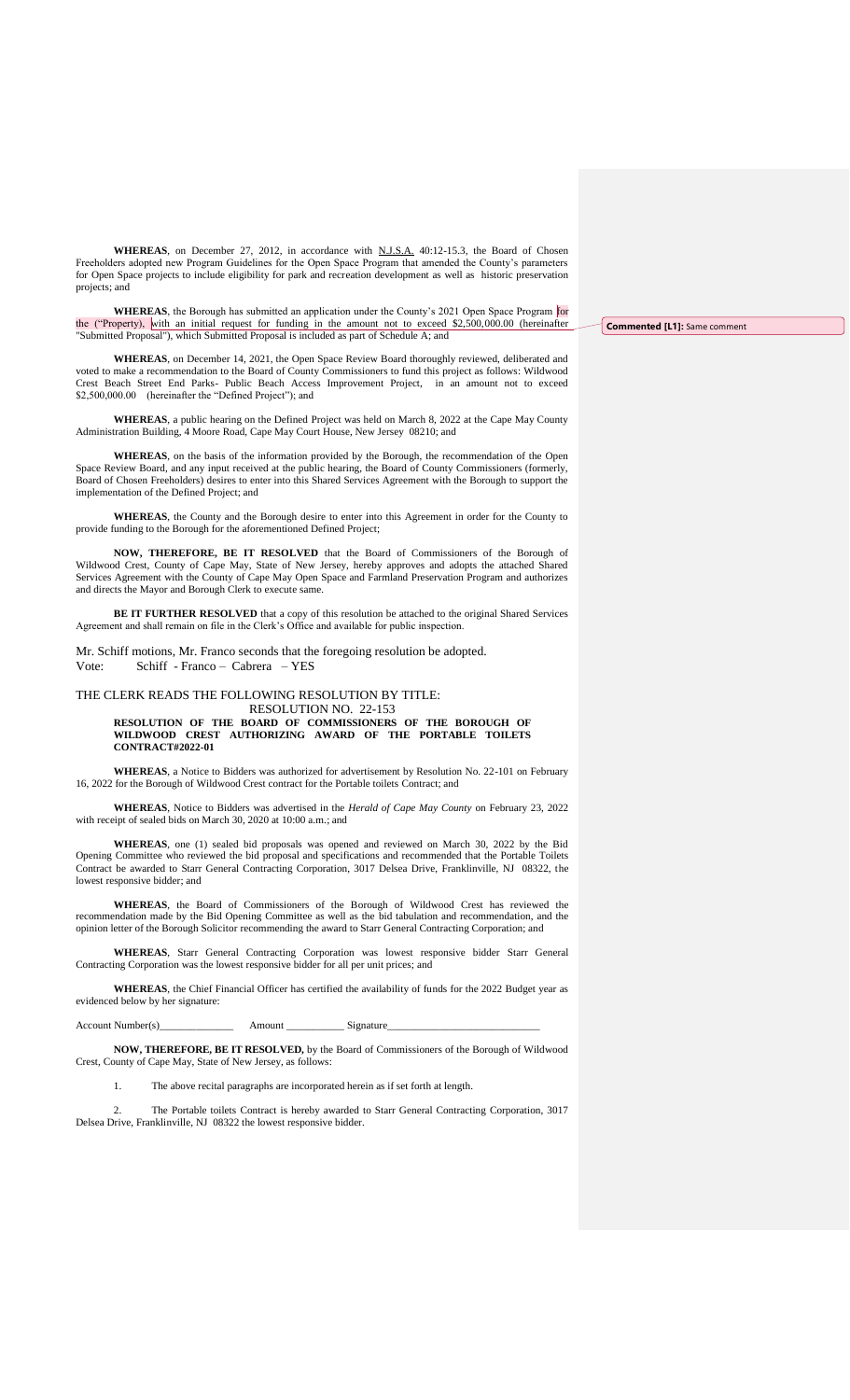3. The award of this contract is contingent upon compliance with the Notice to Bidders; Specifications and General Requirements; the New Jersey Pay to Play Law as set forth in N.J.S.A. 19:44A-1; production of the Business Entity Disclosure Certificate, Affirmative Action Compliance Notice, New Jersey Certificate of Employee Information Report, New Jersey Business Registration Certificate, execution of a Contract, and certification from the Chief Financial Officer as to the availability of funds. This contract for services has a yearly NTE amount of \$70,870.00 which is the maximum dollar value by reasonable estimate and the Borough is not obligated to spend said amount.

4. The Mayor and the Borough Clerk are hereby authorized and empowered to enter into a formal contract with Starr General Contracting Corporation, 3017 Delsea Drive, Franklinville, NJ 08322 in accordance with this Resolution, Notice to Bidders, specifications and the submitted bid proposal.

5. That a Notice of Award shall be published in The Herald of Cape May County as required by law within ten (10) days of passage of this Resolution, which notice shall state that this Resolution and the contract are on file and available for public inspection in the office of the Borough Clerk.

Mr. Schiff motions, Mr. Franco seconds that the foregoing resolution be adopted.<br>Vote: Schiff - Franco - Cabrera - YES Schiff - Franco – Cabrera – YES

THE CLERK READS THE FOLLOWING RESOLUTION BY TITLE:

#### RESOLUTION NO. 22-154 **RESOLUTION OF THE BOARD OF COMMISSIONERS OF THE BOROUGH OF WILDWOOD CREST DESIGNATING LOCATIONS FOR PORTABLE VENDING UNITS**

**WHEREAS**, Article III of Chapter 40 of the Code of the Borough of Wildwood Crest entitled Portable Vending Units provides for the designation of locations upon which a portable vending unit may operate; and

**WHEREAS**, the Board of Commissioners determine that the locations of Primrose Road at Ocean Avenue and the Crest Fishing Pier are the most appropriate locations for portable vending units to be operated in the Borough.

**NOW, THEREFORE, BE IT RESOLVED** by the Board of Commissioners of the Borough of Wildwood Crest, in the County of Cape May and State of New Jersey, as follows:

1. That the location of Rambler Road at Ocean Avenue and at the base of the Crest Fishing Pier, the exact locations to be determined by the Borough, are hereby authorized to be utilized as locations for Portable Vending Units to be operated in accordance with the provision of Article III of Chapter 40 of the Borough Code. The locations shall be subject to further regulation by the Board of Commissioners, including but not limited to a rotation schedule, and no rights are created or granted herein to operate a vending unit in these locations which may be revoked or rescinded by the Borough at its discretion.

Mr. Schiff motions, Mr. Franco seconds that the foregoing resolution be adopted. Vote: Schiff - Franco – Cabrera – YES

# THE CLERK READS THE FOLLOWING RESOLUTION BY TITLE:

RESOLUTION NO. 22-155 **RESOLUTION OF THE BOARD OF COMMISSIONERS OF THE BOROUGH OF WILDWOOD CREST AUTHORIZING AMENDMENT TO THE 2022 MUNICIPAL BUDGET TO ACCOUNT FOR ADDITIONAL FUNDING FROM THE NEW JERSEY DEPARTMENT OF ENVIRONMENTAL PROTECTION FOR THE RECYCLING TONNAGE GRANT**

**WHEREAS**, N.J.S.A. 40A:4-87 provides that the Director of the Division of Local Government Services may approve the insertion of any special item of revenue in the budget of any county or municipality when such item shall have been made available by any public or private funding source and the amount thereof shall not have been determined at the time of the adoption of the budget; and

**WHEREAS**, said Director may also approve the insertion of any item of appropriation for equal amount; and

**WHEREAS**, the Borough of Wildwood Crest received \$ 12,951.45 from the New Jersey Department of Environmental Protection for the Recycling Tonnage Grant, and wishes to amend its 2022 Municipal Budget to include this amount of revenue.

**NOW, THEREFORE, BE IT RESOLVED** that the Board of Commissioners of the Borough of Wildwood Crest, County of Cape May, New Jersey, does hereby request the Director of the Division of Local Government services to approve the insertion of an item of revenue in the municipal budget of the Borough of Wildwood Crest for the year 2022 in the sum of \$ 12,951.45, which is now available as a revenue from:

Miscellaneous Revenues

Special Items of General Revenue Anticipated with Prior Written Consent of the Director of the Division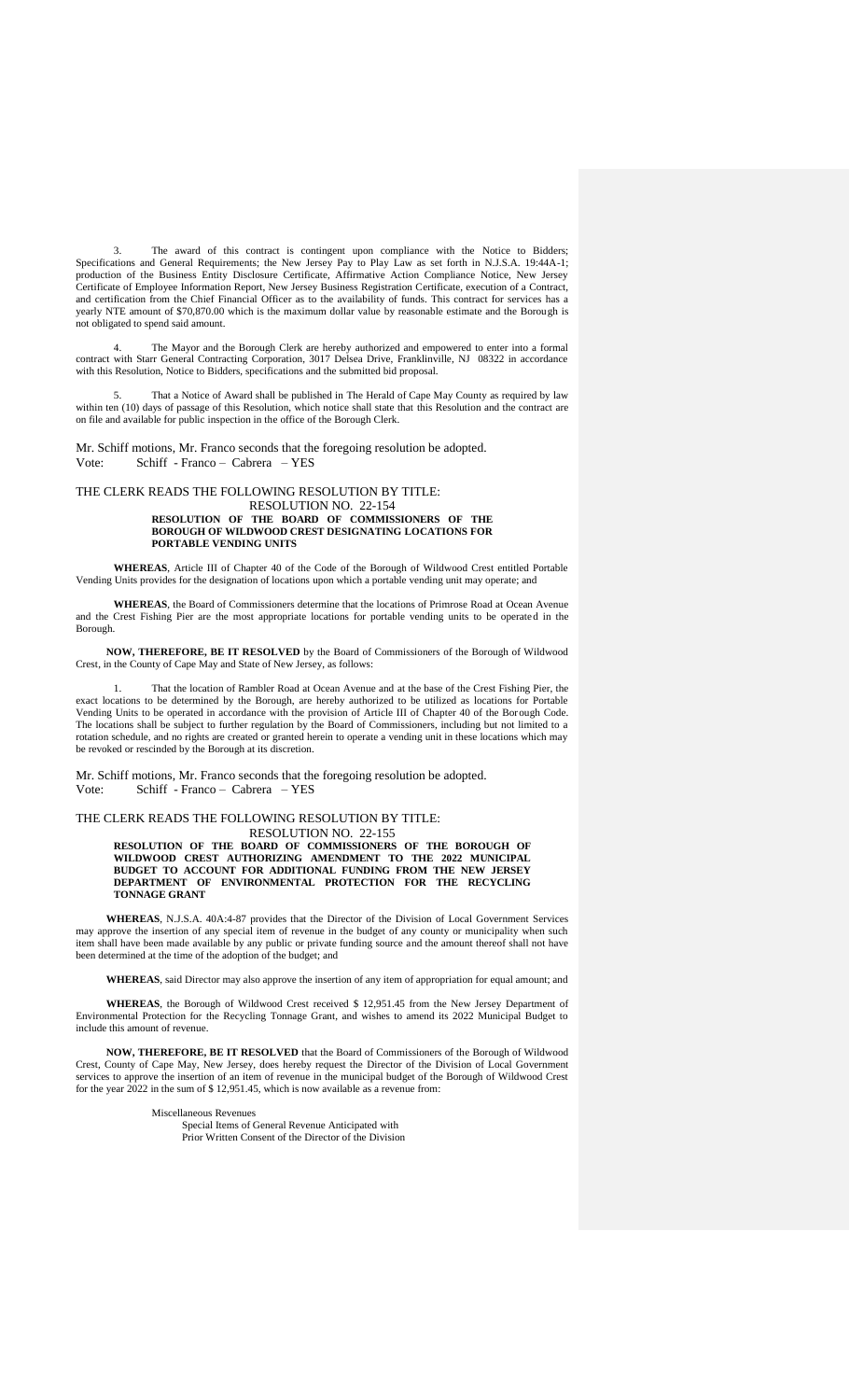of Local Government Services - Public and Private Revenues Offset with Appropriations:<br>Recycling Tonnage Grant \$ 12.951.45 Recycling Tonnage Grant \$

**BE IT FURTHER RESOLVED** that a like sum of \$ 12,951.45 is hereby appropriated under the caption of:

> GENERAL APPROPRIATIONS (a) Operations Excluded from Caps Public and Private Programs Offset by Revenues: Recycling Tonnage Grant

**BE IT FURTHER RESOLVED** that the Borough CFO is hereby authorized and directed to electronically file this Resolution and applicable submittal form with the Director of the Division of Local Government Services for approval.

Mr. Schiff motions, Mr. Franco seconds that the foregoing resolution be adopted.<br>Vote: Schiff - Franco - Cabrera - YES Schiff - Franco – Cabrera – YES

THE CLERK READS THE FOLLOWING RESOLUTION BY TITLE:

RESOLUTION NO. 22-156 **RESOLUTION OF THE BOARD OF COMMISSIONERS OF THE BOROUGH OF WILDWOOD CREST AUTHORIZING AMENDMENT TO THE 2022 MUNICIPAL BUDGET TO ACCOUNT FOR ADDITIONAL FUNDING FROM THE NEW JERSEY DIVISION OF HIGHWAY SAFETY MOBILIZATION DISTRACTED DRIVING CRACKDOWN GRANT**

**WHEREAS**, N.J.S.A. 40A:4-87 provides that the Director of the Division of Local Government Services may approve the insertion of any special item of revenue in the budget of any county or municipality when such item shall have been made available by any public or private funding source and the amount thereof shall not have been determined at the time of the adoption of the budget; and

**WHEREAS**, said Director may also approve the insertion of any item of appropriation for equal amount; and

**WHEREAS**, the Borough of Wildwood Crest will receive \$ 7,000.00 from the New Jersey Division of Highway Safety Mobilization for the Distracted Driving Crackdown Grant and wishes to amend its 2022 Municipal Budget to include this amount of revenue.

**NOW, THEREFORE, BE IT RESOLVED** that the Board of Commissioners of the Borough of Wildwood Crest, County of Cape May, New Jersey, does hereby request the Director of the Division of Local Government services to approve the insertion of an item of revenue in the municipal budget of the Borough of Wildwood Crest for the year 2022 in the sum of \$ 7,000.00, which is now available as a revenue from:

| Miscellaneous Revenues                                |  |
|-------------------------------------------------------|--|
| Special Items of General Revenue Anticipated with     |  |
| Prior Written Consent of the Director of the Division |  |
| of Local Government Services - Public and Private     |  |
| Revenues Offset with Appropriations:                  |  |
|                                                       |  |
| is hereby appropriated under the caption of:          |  |

GENERAL APPROPRIATIONS

(a) Operations Excluded from Caps Public and Private Programs Offset by Revenues: Distracted Driving Crackdown Grant

**BE IT FURTHER RESOLVED**, that the Chief Financial Officer be and is hereby authorized and directed to pay a flat rate of \$70.00 per hour to law enforcement pursuant to the 2022 Distracted Driving Crackdown Grant.

**BE IT FURTHER RESOLVED,** that the Borough CFO is hereby authorized and directed to electronically file this Resolution and applicable submittal form with the Director of the Division of Local Government Services for approval.

Mr. Schiff motions, Mr. Franco seconds that the foregoing resolution be adopted. Vote: Schiff - Franco – Cabrera – YES

THE CLERK READS THE FOLLOWING RESOLUTION BY TITLE: RESOLUTION NO. 22-157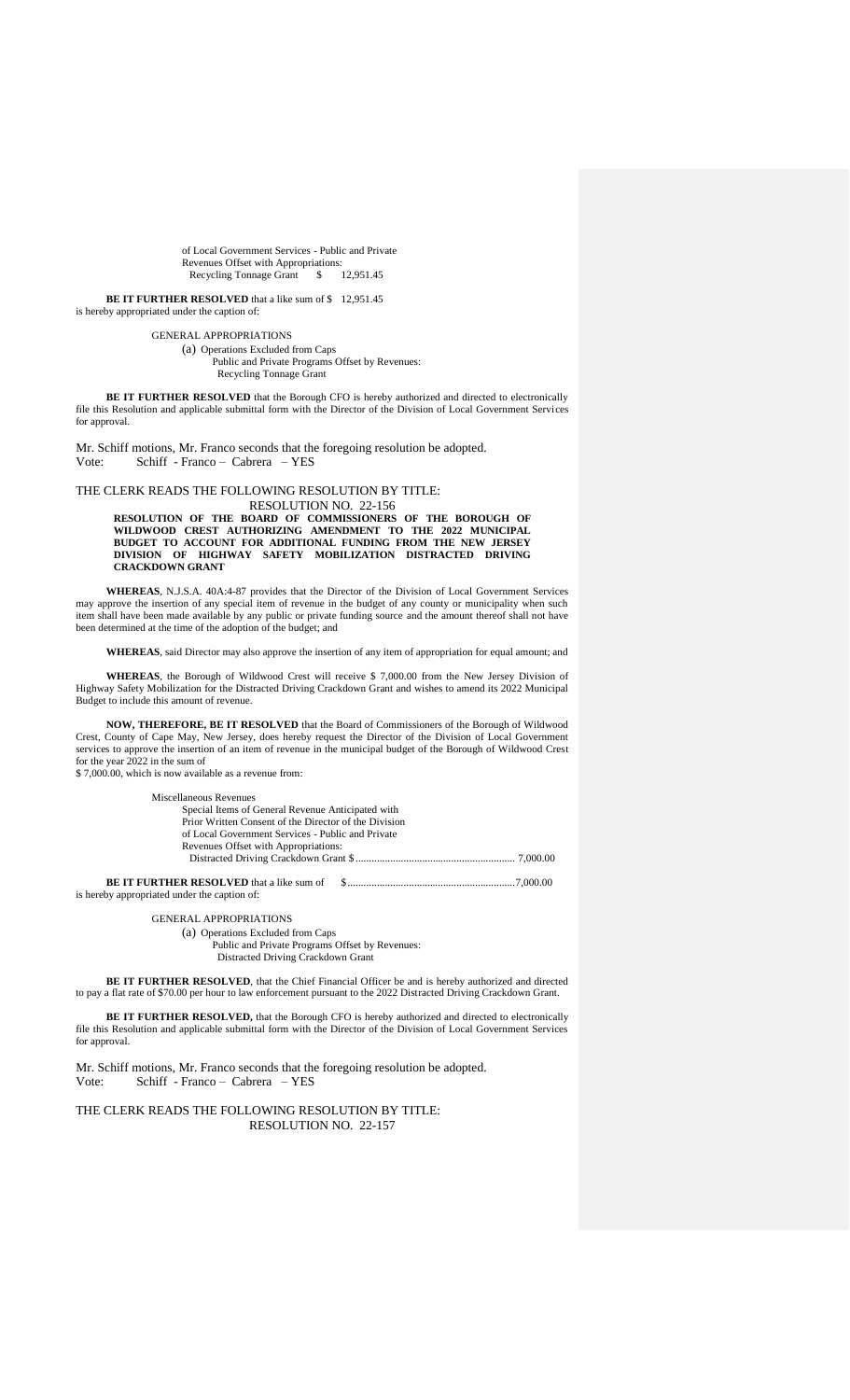**RESOLUTION OF THE BOARD OF COMMISSIONERS OF THE BOROUGH OF WILDWOOD CREST ACCEPTING WORK PERFORMED FOR THE FY2019 NJDOT MUNICIPAL AID PROGRAM – RECONSTRUCTION OF TRENTON AVENUE FROM THE BEACH TO PACIFIC AVENUE CONTRACT**

**WHEREAS**, the contract for **FY2019 NJDOT MUNICIPAL AID PROGRAM RECONSTRUCTION OF TRENTON AVENUE** was awarded to Asphalt Paving Systems, Inc. PO Box 530, Hammonton, NJ 08037 via Resolution No. 228-19 on August 21, 2019 with the Borough's participating amount of \$1,863,982.00; and

**WHEREAS**, the Borough Engineer, Marc DeBlasio of DeBlasio & Associates, P.C., by letter dated March 10, 2022 which is incorporated herein, reports to the Borough that **ASPHALT PAVING SYSTEMS, INC.** has completed the project in substantial conformance with the contract documents; and

**WHEREAS**, the Board of Commissioners authorized Resolution No. 2020-277, which approved Change Order #1 on September 23, 2020; and

**WHEREAS**, said Change Order #1 reflected Sunrise Park Improvements and As Built Quantity Adjustments and increased the overall contract by \$130,221.58 bringing the new contract price to \$1,994,203.58; and

**WHEREAS**, the Board of Commissioners authorized Resolution No. 21-134, which approved Change Order #2 on March 31, 2021; and

**WHEREAS**, said Change Order #2 reflected Additional Work at Sunrise Park to Include Installation of Foot Wash Stations, Landscaping and Sod Restoration and increased the amended contract of \$1,994,203.58 by \$59,025.00 bringing the newly amended contract price to \$2,053,228.58; and

**WHEREAS**, the Board of Commissioners authorized Resolution No. 21-164, which approved Change Order #3 on April 28, 2021; and

**WHEREAS**, said Change Order #3 reflected Additional Fencing at Sunrise Park and increased the amended contract of \$2,053,228.58 by \$24,275.00 bringing the newly amended contract price to \$2,077,503.58; and

**WHEREAS**, the Board of Commissioners authorized Resolution No. 21-330, which approved Change Order #4 on December 22, 2021; and

**WHEREAS**, said Change Order #4 reflected Sunrise Park As-Built Quantity Adjustment and increased the amended contract of \$2,077,503.58 by \$1,914.87.00 bringing the newly amended contract price to \$2,079,418.45; and

**WHEREAS**, Asphalt Paving Systems, Inc., posted a Performance Bond No.: 13BCSID7841 from Hartford Fire Insurance Company in the amount of \$1,863,982.00 ensuring the Borough of Wildwood Crest; and

**WHEREAS**, the Borough's engineer, Marc DeBlasio of DeBlasio & Associates (the Borough Engineer), by letter dated March 10, 2022 which is incorporated herein, reports to the Borough that Asphalt Paving Systems, Inc. has completed the project in substantial conformance with the contract documents including all approved change orders, field modifications and accepted as-built plans; and

**WHEREAS**, the project engineer further recommends that the Borough release the performance bond and accept the submitted maintenance bond.

**NOW, THEREFORE, BE IT RESOLVED,** by the Board of Commissioners of the Borough of Wildwood Crest, County of Cape May, State of New Jersey, as follows:

1. The above recital paragraphs are incorporated herein as if set forth at length.

2. That the plan and design as set forth in the Specifications prepared by Borough appointed Engineer, Marc DeBlasio of DeBlasio & Associates, P.C., **FY2019 NJDOT MUNICIPAL AID PROGRAM RECONSTRUCTION OF TRENTON AVENUE** are hereby approved and accepted.

3. That the above improvements performed by **ASPHALT PAVING SYSTEMS, INC.** are hereby approved and accepted.

The revised contract amount of 2,079,418.45 has been authorized via Resolution Nos. 228-19, 2020-277, 21-134, 21-164 and 21-330 and paid to **ASPHALT PAVING SYSTEMS, INC.** 

That the Clerk is hereby authorized to release the performance bond conditioned upon acceptance of the appropriate maintenance bond.

Mr. Schiff motions, Mr. Franco seconds that the foregoing resolution be adopted. Vote: Schiff - Franco – Cabrera – YES

## THE CLERK READS THE FOLLOWING RESOLUTION BY TITLE: RESOLUTION NO. 22-158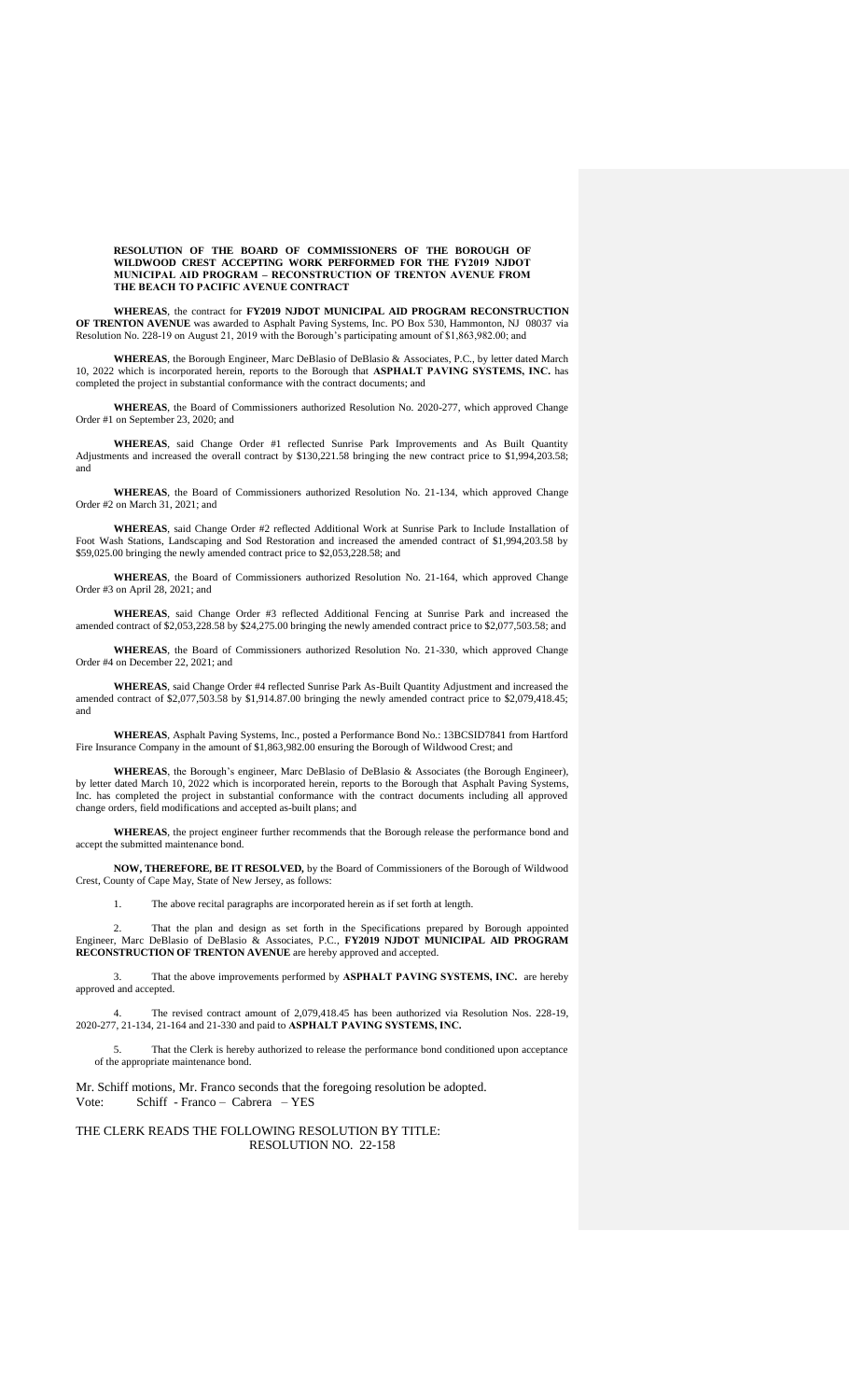#### **RESOLUTION OF THE BOARD OF COMMISSIONERS OF THE BOROUGH OF WILDWOOD CREST AUTHORIZING RELEASE OF ESCROW FUNDS FOR PERMIT #SO21-0104 IN THE AMOUNT OF \$582.50**

**WHEREAS,** the Wildwood Crest Construction Official has received written approval from the Borough Engineer, DeBlasio & Associates, on February 8, 2022 to refund escrow to Garden State General Construction, Inc. for Street Opening Permit #SO21-0104, Block 820/Lot 2.05 (2.21 & 2.22); and

**WHEREAS,** the Wildwood Crest Construction Official has confirmed that all Borough Engineer billings related to Street Opening Application #SO21-0104 are complete; and

**WHEREAS,** Garden State General Construction, Inc., 8 Clermont Drive, Clermont, New Jersey 08210 made an escrow payment to the Borough of Wildwood Crest of \$1,000.00 on December 23, 2020 for Street Opening Permit for location 8100 Bayview Avenue (Toledo Avenue), Block 820/Lot 2.05 (2.21 & 2.22) and has requested return of the unused escrow balance; and

**WHEREAS,** the escrow used totaled \$417.50 and the Borough of Wildwood Crest Construction Official is recommending the return of the unused escrow fee of \$582.50.

**NOW, THEREFORE, BE IT RESOLVED** by the Board of Commissioners of the Borough of Wildwood Crest, in the County of Cape May, New Jersey, that the return of the balance of the unused escrow account in the amount of \$582.50 to Garden State General Construction, Inc., 8 Clermont Drive, Clermont, New Jersey 08210 be and hereby is approved.

**BE IT FURTHER RESOLVED** that the Chief Financial Officer is hereby authorized to return the balance of the unused escrow account in the amount of \$582.50 to Garden State General Construction, Inc., 8 Clermont Drive, Clermont, New Jersey 08210.

Mr. Schiff motions, Mr. Franco seconds that the foregoing resolution be adopted. Vote: Schiff - Franco – Cabrera – YES

#### THE CLERK READS THE FOLLOWING RESOLUTION BY TITLE: RESOLUTION NO. 22-159 **RESOLUTION OF THE BOARD OF COMMISSIONERS OF THE BOROUGH OF WILDWOOD CREST AUTHORIZING RELEASE OF ESCROW FUNDS FOR PERMIT #SO21-0105 IN THE AMOUNT OF \$582.50**

**WHEREAS,** the Wildwood Crest Construction Official has received written approval from the Borough Engineer, DeBlasio & Associates, on February 8, 2022 to refund escrow to Garden State General Construction, Inc. for Street Opening Permit #SO21-0105, Block 820/Lot 2.05 (2.23 & 2.24); and

**WHEREAS,** the Wildwood Crest Construction Official has confirmed that all Borough Engineer billings related to Street Opening Application #SO21-0105 are complete; and

**WHEREAS,** Garden State General Construction, Inc., 8 Clermont Drive, Clermont, New Jersey 08210 made an escrow payment to the Borough of Wildwood Crest of \$1,000.00 on December 23, 2020 for Street Opening Permit for location 8100 Bayview Avenue (St. Paul Avenue), Block 820/Lot 2.05 (2.23 & 2.24) and has requested return of the unused escrow balance; and

**WHEREAS,** the escrow used totaled \$417.50 and the Borough of Wildwood Crest Construction Official is recommending the return of the unused escrow fee of \$582.50.

**NOW, THEREFORE, BE IT RESOLVED** by the Board of Commissioners of the Borough of Wildwood Crest, in the County of Cape May, New Jersey, that the return of the balance of the unused escrow account in the amount of \$582.50 to Garden State General Construction, Inc., 8 Clermont Drive, Clermont, New Jersey 08210 is approved.

**BE IT FURTHER RESOLVED** that the Chief Financial Officer is hereby authorized to return the balance of the unused escrow account in the amount of \$582.50 to Garden State General Construction, Inc., 8 Clermont Drive, Clermont, New Jersey 08210.

Mr. Schiff motions, Mr. Franco seconds that the foregoing resolution be adopted. Vote: Schiff - Franco – Cabrera – YES

THE CLERK READS THE FOLLOWING RESOLUTION BY TITLE: RESOLUTION NO. 22-160

**RESOLUTION OF THE BOARD OF COMMISSIONERS OF THE BOROUGH OF WILDWOOD CREST CANCELING ERRONEOUS 2022 SEWER RENTS IN THE AMOUNT OF \$124.00 FOR PROPERTY LOCATED AT 103 EAST STANTON ROAD**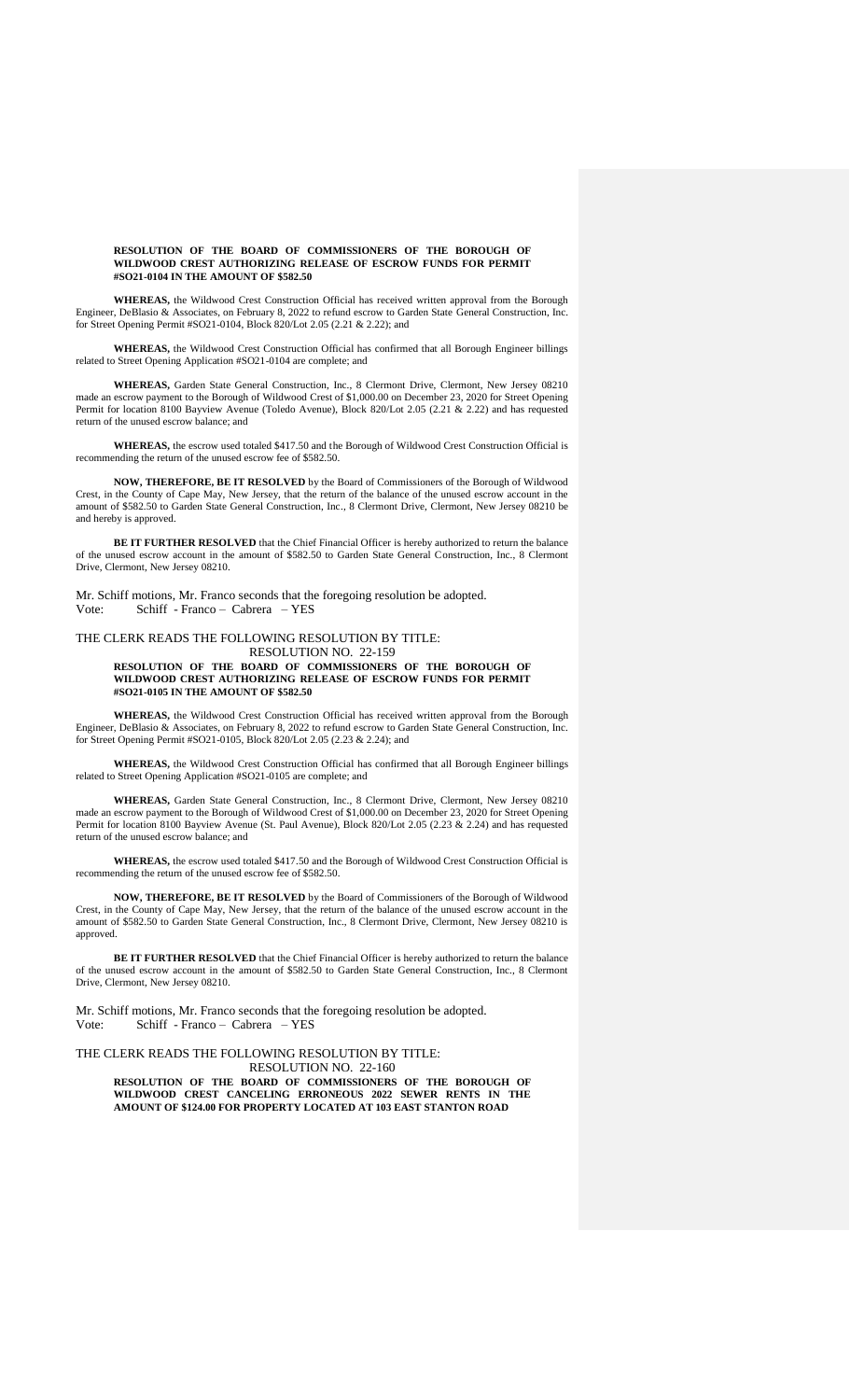**WHEREAS,** it has been determined by the Tax Collector of the Borough of Wildwood Crest, that a sewer account has been billed erroneous sewer rents for 2022; and

**WHEREAS,** sewer account 1672-0, at 103 East Stanton Road had no water meter installed for the year 2021, the sewer rents levied in 2022 should be canceled; and

**WHEREAS,** the Tax Collector of the Borough of Wildwood Crest has determined the said erroneous sewer rents should be canceled accordingly as indicated below.

| <b>Block / Lot</b><br>Sewer ID# | <b>Name</b>           | Amount   |
|---------------------------------|-----------------------|----------|
| 110/14.01<br>$303-1$            | White Sand LLC        | \$124.00 |
|                                 | 103 East Stanton Road |          |
|                                 | 2022 Sewer Rents      |          |

**NOW, THEREFORE, BE IT RESOLVED,** that the Board of Commissioners of the Borough of Wildwood Crest, County of Cape May, State of New Jersey, hereby authorize the Tax Collector of the Borough of Wildwood Crest to cancel said sewer amounts for 2022.

Mr. Schiff motions, Mr. Franco seconds that the foregoing resolution be adopted. Vote: Schiff - Franco – Cabrera – YES

**FOR 2022**

#### THE CLERK READS THE FOLLOWING RESOLUTION BY TITLE: RESOLUTION NO. 22-161 **RESOLUTION OF THE BOARD OF COMMISSIONERS OF THE BOROUGH OF WILDWOOD CREST AUTHORIZING PEDDLING TRUCK LICENSE TO A&T ICE LLC**

**WHEREAS**, Section 40-16, et. seq., of the Code of the Borough of Wildwood Crest, County of Cape May, State of New Jersey, sets forth the pertinent law regarding the issuance of licenses to persons, firms or corporations desiring to engage in the peddling and soliciting of Ice Cream Products and Fruits/Vegetables within the Borough of Wildwood Crest; and

**WHEREAS**, A&T Ice LLC applied for renewal of Ice Cream Peddling License and has fulfilled all requirements for renewal of license; and

**WHEREAS**, review of the qualifications of applicant for said license has been made.

**NOW, THEREFORE, BE IT RESOLVED** by the Board of Commissioners of the Borough of Wildwood Crest that an Ice Cream Peddling license for the balance of calendar year 2022 is hereby authorized to be issued to A&T Ice LLC, 202 E Maryland Avenue, Rio Grande, New Jersey, 08242.

Mr. Schiff motions, Mr. Franco seconds that the foregoing resolution be adopted. Vote: Schiff - Franco – Cabrera – YES

THE CLERK READS THE FOLLOWING RESOLUTION BY TITLE: RESOLUTION NO. 22-162

**RESOLUTION OF THE BOARD OF COMMISSIONERS OF THE BOROUGH OF WILDWOOD CREST OPPOSING NEW JERSEY DEPARTMENT OF ENVIRONMENTAL PROTECTION'S PROPOSED COASTAL REGULATIONS REQUIRING HOUSES TO BE ELEVATED FIVE FEET ABOVE BASE FLOOD ELEVATION**

**WHEREAS**, climate change and sea level rise are a documented threat to New Jersey and its barrier island communities; requiring a thoughtful and well-reasoned response from all levels of government; and

**WHEREAS,** Governor Murphy has by Executive Order directed the New Jersey Department of Environmental Protection (NJDEP) to research and develop regulations to address the threats from climate change and sea level rise; and

**WHEREAS,** NJDEP is planning to adopt new regulations (commonly known as the "PACT" or "Protecting Against Climate Threats" regulations) that will, if implemented, significantly devalue land and stymie construction in the Borough of Wildwood Crest; and

**WHEREAS,** the current proposal is that PACT Rules will require that new construction in flood zones be elevated five (5) feet above the base flood elevation for new construction; and

**WHEREAS,** Elevating new and substantially improved homes an additional five feet will be prohibitively expensive for our residents and may not even be feasible on many sites; and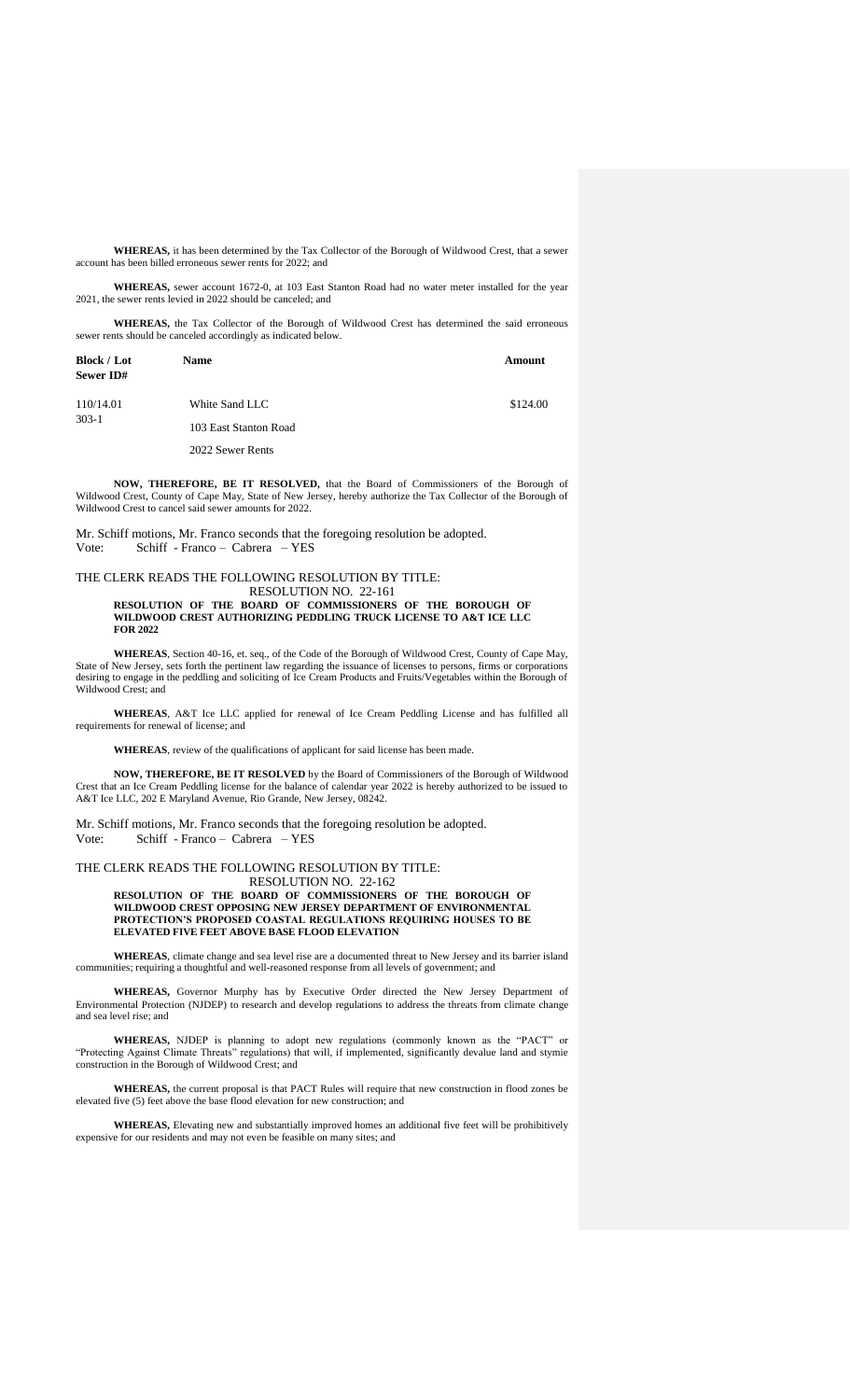**WHEREAS,** historically when NJDEP issues new rules they have been promulgated pursuant to legislation; and

**WHEREAS**, in this case there is no legislation that has authorized the NJDEP to require more stringent requirements than the federal regulations that are now in place; and

**WHEREAS**, according to scientific studies commissioned by NJDEP, the prospective five-foot freeboard requirement is based on sea level rise projections for the year 2100 that have an occurrence probability of only 17%; and

**WHEREAS,** municipalities are required by the Municipal Land Use Law to prepare Master Plans using a 20- or 30-year planning horizon, as a consequence of which the Borough of Wildwood Crest strongly suggests that the State use the same time horizon that municipalities are required by law to use; and

**WHEREAS**, the science behind these 80-year projections have been questioned as reported in a guest editorial in the Press of Atlantic City on Sunday, February 28, 2021; and

**WHEREAS,** there has been no public discussion whatsoever concerning the magnitude of the economic impact of these proposed regulations or how to assist residents who will be negatively impacted. NJDEP's proposed regulatory re-alignment is expected to result in extensive and immediate economic impacts. NJDEP must engage in a meaningful, holistic economic impact analysis, and not simply rely on a one-sided analysis of potential economic impacts from future, projected climate change related threats; and

**WHEREAS,** NJDEP is currently requiring municipalities to adopt a new model Flood Damage Protection Ordinance that appears to require that municipalities automatically impose the NJ PACT regulations prior to their adoption through the State rule making process; and

**WHEREAS**, the new model Flood Damage Protection Ordinance also requires that road and parking areas proposed in the flood hazard be constructed at least one foot above the Flood Hazard Area Design elevation, that flood permits be required for ordinary maintenance and minor work that does not require a building permit under the Uniform Construction Code, that seasonally occupied structures be built on a foundation even though no such requirement exists in the Uniform Construction Code, among other new regulations.

**NOW, THEREFORE, BE IT RESOLVED**, that the Board of Commissioners of the Borough of Wildwood Crest opposes the adoption of the PACT Regulations and the State's proposed Flood Damage Protection Ordinance as currently presented; and

**BE IT FURTHER RESOLVED**, that NJDEP's decision to use sea level rise projections with only a 17% confidence level be subject to a scholarly peer review prior to commencing the rule making process.

**BE IT FURTHER RESOLVED**, that the PACT regulations be based on a 20- or 30-year timeframe and adjusted over time to address then current science and resiliency measures, rather than be based on an 80-year projection.

**BE IT FURTHER RESOLVED**, that the NJDEP seek counsel from an independent economist to consider potential economic impacts prior to release of the NJ PACT proposals, to better understand the economic impact to coastal communities.

**BE IT FURTHER RESOLVED**, that the NJDEP follow the same practice as FEMA and provide detailed maps so that communities and residents can clearly understand how these regulations will impact specific properties.

BE IT FURTHER RESOLVED, that the Legislature be encouraged to exercise its legislative oversight authority to review and approve the PACT Regulations prior to their adoption so as to ensure the fairness and the maximum public acceptance of those regulations.

**BE IT FURTHER RESOLVED**, that the NJDEP abandon all efforts to require the adoption of the current proposed local Flood Damage Protection Ordinance until such time as the NJ PACT regulations are approved by the State Legislature.

**BE IT FURTHER RESOLVED** that a copy of this resolution be sent to Governor Phil Murphy, Lt. Governor Sheila Oliver, New Jersey Department of Environmental Protection Commissioner Shawn LaTourette, Senate President Nicholas Scutari, Assembly Speaker Craig Coughlin, Senator Vince Polistina, Senator Michael Testa, Assemblyman Don Guardian, Assemblywomen Clair Swift, Assemblyman Eric Simonsen, and Assemblyman Antwan McClellan.

Mr. Schiff motions, Mr. Franco seconds that the foregoing resolution be adopted. Vote: Schiff - Franco – Cabrera – YES

THE CLERK READS THE FOLLOWING RESOLUTION BY TITLE:

RESOLUTION NO. 22-163 **RESOLUTION OF THE BOARD OF COMMISSIONERS OF THE BOROUGH OF WILDWOOD CREST AUTHORIZING AMENDMENT TO THE 2022 MUNICIPAL BUDGET TO ACCOUNT FOR ADDITIONAL FUNDING FROM THE NEW JERSEY**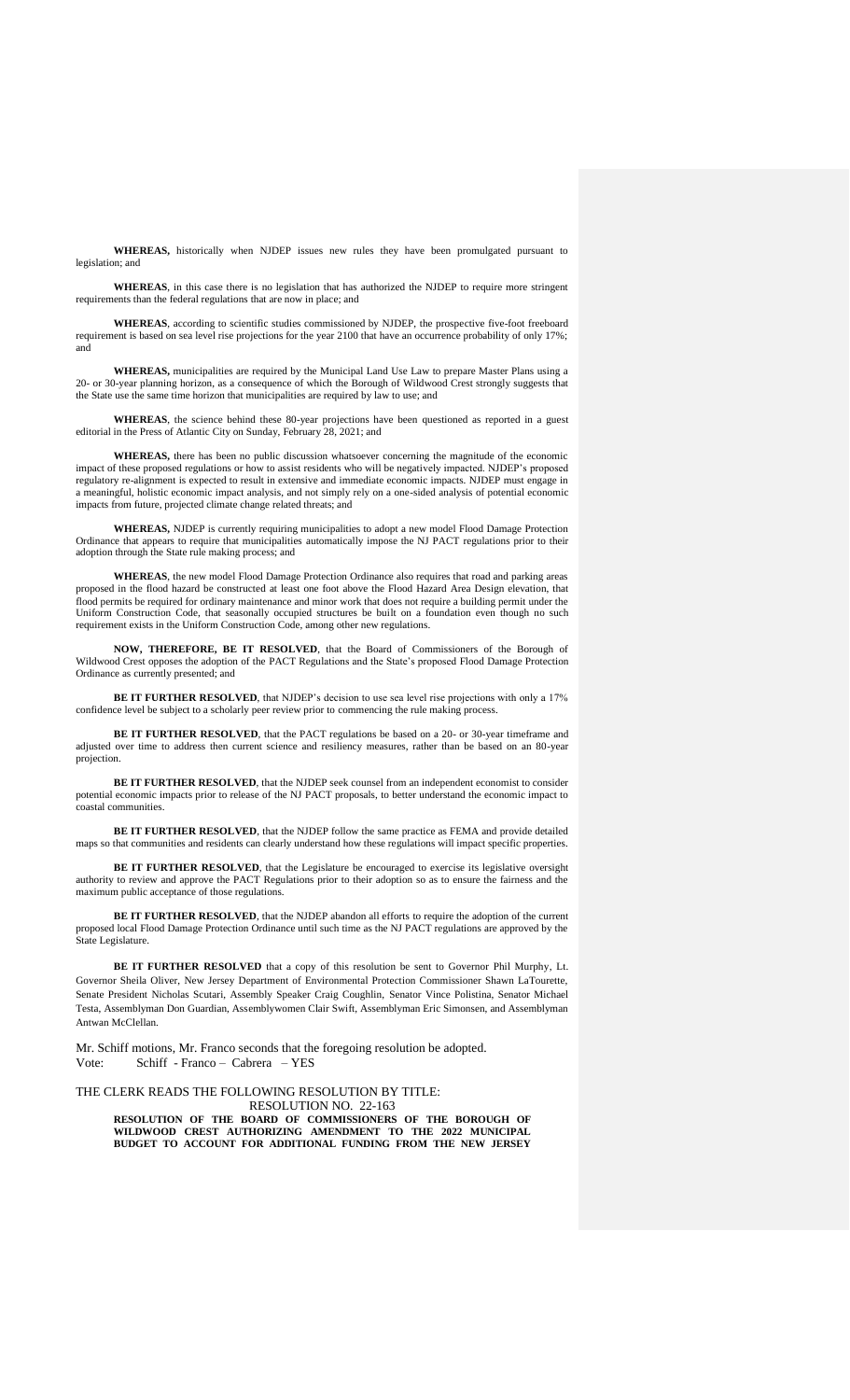#### **HEALTH CARE QUALITY INSTITUTE FOR THE MAYORS WELLNESS CAMPAIGN INCENTIVE GRANT**

**WHEREAS**, N.J.S.A. 40A:4-87 provides that the Director of the Division of Local Government Services may approve the insertion of any special item of revenue in the budget of any county or municipality when such item shall have been made available by any public or private funding source and the amount thereof shall not have been determined at the time of the adoption of the budget; and

**WHEREAS**, said Director may also approve the insertion of any item of appropriation for equal amount; and

**WHEREAS**, the Borough of Wildwood Crest received \$ 1,000.00 from the New Jersey Health Care Quality Institute for the Mayors Wellness Campaign Incentive Grant, and wishes to amend its 2022 Municipal Budget to include this amount of revenue.

**NOW, THEREFORE, BE IT RESOLVED** that the Board of Commissioners of the Borough of Wildwood Crest, County of Cape May, New Jersey, does hereby request the Director of the Division of Local Government services to approve the insertion of an item of revenue in the municipal budget of the Borough of Wildwood Crest for the year  $2022$  in the sum of \$ 1,000.00, which is now available as a revenue from:

Miscellaneous Revenues

Special Items of General Revenue Anticipated with Prior Written Consent of the Director of the Division of Local Government Services - Public and Private Revenues Offset with Appropriations: Mayors Wellness Campaign Incentive Grant \$ ..........................................1,000.00

**BE IT FURTHER RESOLVED** that a like sum of \$ 1,000.00 be and the same is hereby appropriated under the caption of:

> GENERAL APPROPRIATIONS (a) Operations Excluded from Caps Public and Private Programs Offset by Revenues: Mayors Wellness Campaign Incentive Grant

**BE IT FURTHER RESOLVED** that the Borough CFO is hereby authorized and directed to electronically file this Resolution and applicable submittal form with the Director of the Division of Local Government Services for approval.

Mr. Schiff motions, Mr. Franco seconds that the foregoing resolution be adopted. Vote: Schiff - Franco – Cabrera – YES

#### THE CLERK READS THE FOLLOWING RESOLUTION BY TITLE: RESOLUTION NO. 22-164

**RESOLUTION OF THE BOARD OF COMMISSIONERS OF THE BOROUGH OF WILDWOOD CREST AUTHORIZING AMENDMENT TO THE 2022 MUNICIPAL BUDGET TO ACCOUNT FOR ADDITIONAL FUNDING FROM THE STATE OF NEW JERSEY DEPARTMENT OF COMMUNITY AFFAIRS FOR THE LOCAL RECREATIONAL IMPROVEMENT GRANT**

**WHEREAS**, N.J.S.A. 40A:4-87 provides that the Director of the Division of Local Government Services may approve the insertion of any special item of revenue in the budget of any county or municipality when such item shall have been made available by any public or private funding source and the amount thereof shall not have been determined at the time of the adoption of the budget; and

**WHEREAS**, said Director may also approve the insertion of any item of appropriation for equal amount; and

**WHEREAS**, the Borough of Wildwood Crest received \$ 50,000.00 from the State of New Jersey Department of Community Affairs for the Local Recreational Improvement Grant, and wishes to amend its 2022 Municipal Budget to include this amount of revenue.

**NOW, THEREFORE, BE IT RESOLVED** that the Board of Commissioners of the Borough of Wildwood Crest, County of Cape May, New Jersey, does hereby request the Director of the Division of Local Government services to approve the insertion of an item of revenue in the municipal budget of the Borough of Wildwood Crest for the year 2022 in the sum of \$50,000.00 which is now available as a revenue from: Miscellaneous Revenues

Special Items of General Revenue Anticipated with Prior Written Consent of the Director of the Division of Local Government Services - Public and Private Revenues Offset with Appropriations: Local Recreational Improvement Grant \$...................................................50,000.00

**BE IT FURTHER RESOLVED** that a like sum of \$ 50,000.00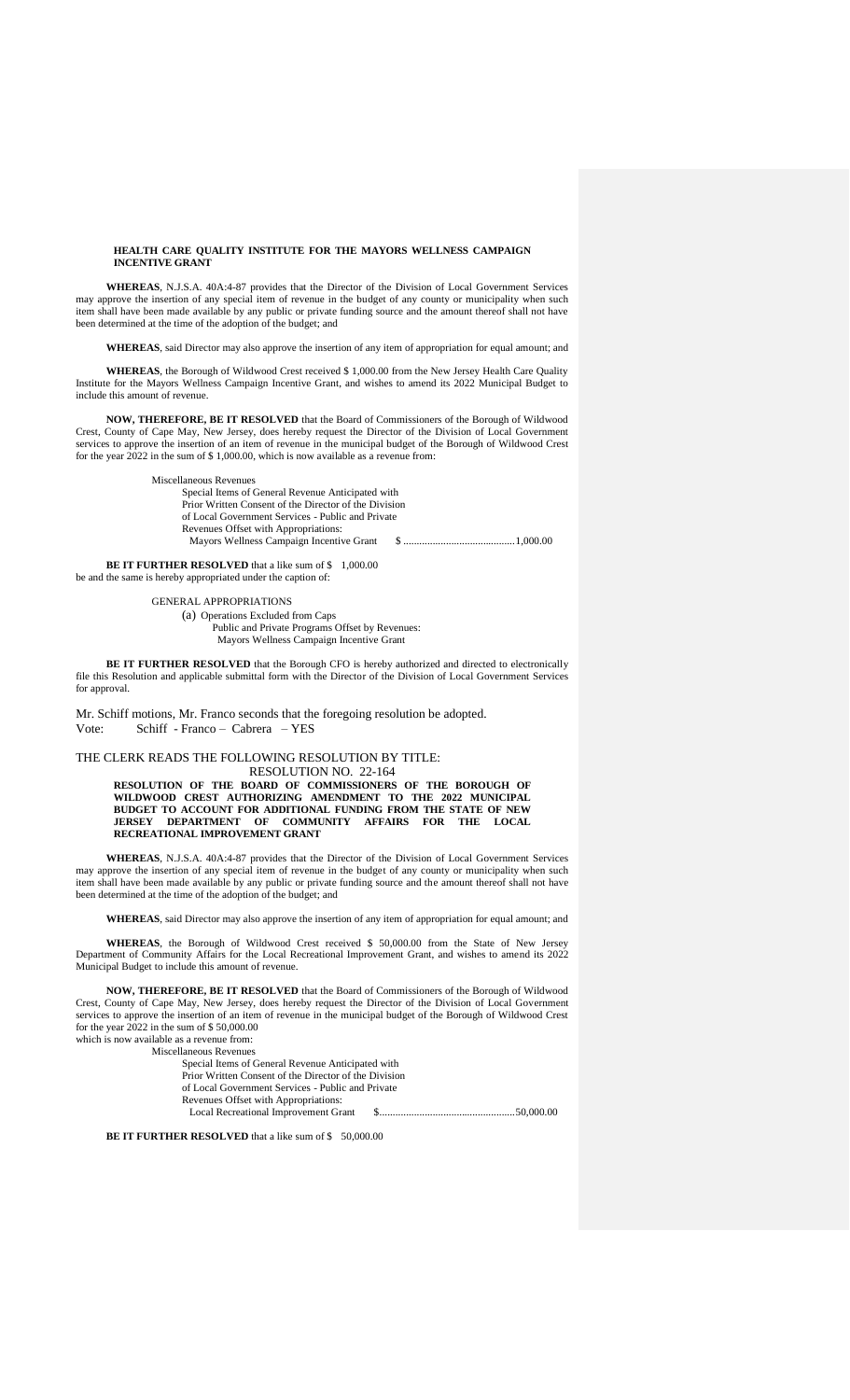be and the same is hereby appropriated under the caption of:

GENERAL APPROPRIATIONS (a) Operations Excluded from Caps Public and Private Programs Offset by Revenues: Local Recreational Improvement Grant

**BE IT FURTHER RESOLVED** that the Borough CFO is hereby authorized and directed to electronically file this Resolution and applicable submittal form with the Director of the Division of Local Government Services for approval.

Mr. Schiff motions, Mr. Franco seconds that the foregoing resolution be adopted. Vote: Schiff - Franco – Cabrera – YES

THE CLERK READS THE FOLLOWING RESOLUTION BY TITLE:

RESOLUTION NO. 22-165 **RESOLUTION OF THE BOARD OF COMMISSIONERS OF THE BOROUGH OF WILDWOOD CREST AUTHORIZING ADVERTISEMENT OF A NOTICE TO BIDDERS FOR ACQUISITION OF TWO (2) USED MODEL YEAR 2011 OR NEWER ONE-MAN REFUSE COLLECTION SYSTEM VEHICLES**

**NOW, THEREFORE, BE IT RESOLVED** by the Board of Commissioners of the Borough of Wildwood Crest, in the County of Cape May, New Jersey, that the Borough Clerk is hereby authorized to advertise a Notice to Bidders in *The Herald of Cape May County* on April 20, 2022.

BE IT FURTHER RESOLVED Sealed bids will be received by the Bid Opening Committee in the Municipal Court Room, Wildwood Crest Borough Hall, on **Wednesday, MAY 18, 2022 at 10:00 a.m.**, prevailing time, for furnishing the items hereinafter set forth in accordance with the Specifications on file in the Borough Hall. Said items are as follows:

#### **ACQUISITION OF TWO (2) USED MODEL YEAR 2011 OR NEWER ONE-MAN REFUSE COLLECTION SYSTEM VEHICLES**

Mr. Schiff motions, Mr. Franco seconds that the foregoing resolution be adopted. Vote: Schiff - Franco – Cabrera – YES

#### THE CLERK READS THE FOLLOWING RESOLUTION BY TITLE: RESOLUTION NO. 22-166 **RESOLUTION OF THE BOARD OF COMMISSIONERS OF THE BOROUGH OF WILDWOOD CREST AUTHORIZING GRANT APPLICATION FOR OCEAN WIND PRO-NJ GRANTOR TRUST**

**WHEREAS,** in August 2010, the Offshore Wind Economic Development Act (OWEDA) was enacted for the purpose of establishing a program for Offshore Wind Renewable Energy Certificates to incentivize the development of offshore wind facilities in New Jersey. In furtherance of this purpose, Governor Murphy issued the 2018 Executive Order No. 8, calling upon the New Jersey Board of Public Utilities (BPU) to fully implement the OWEDA. Ocean Wind LLC, a subsidiary of Ørsted, was selected by the BPU on June 21, 2019, to build an offshore wind farm and to perform certain related activities; and

**WHEREAS,** as part of the selection process, Ocean Wind committed to starting a Pro-NJ Grantor Trust (the Trust) and to fund the Trust with \$15,000,000 over the course of seven years to support economic development throughout the State of New Jersey. The Trust seeks to provide grants to fund infrastructure projects located in Ocean County, Atlantic County, and Cape May County with the goal of increasing coastal resiliency in these communities to better prepare them for natural disasters, such as Hurricane Sandy; and

**WHEREAS,** during this round of funding, the Trust will award up to \$3.5 million in support of projects that address environmental and infrastructure issues. The application seeks information related to coastal resiliency and critical infrastructure projects from county and municipal entities in Ocean, Atlantic and Cape May counties that are involved in, or seeking to initiate projects; and

**WHEREAS,** this grant program does not require a local match; and

**WHEREAS,** the Borough of Wildwood Crest carefully considers grant programs that assist the City in achieving projects and programs that are priorities for the community.

**NOW THEREFORE, BE IT RESOLVED,** that the governing body of the Borough of Wildwood Crest, State of New Jersey, hereby supports and authorizes this Ocean Wind Pro-NJ Grantor Trust application.

**BE IT FURTHER RESOLVED,** that the Mayor and Clerk are hereby authorized to submit a grant application on behalf of the Borough of Wildwood Crest.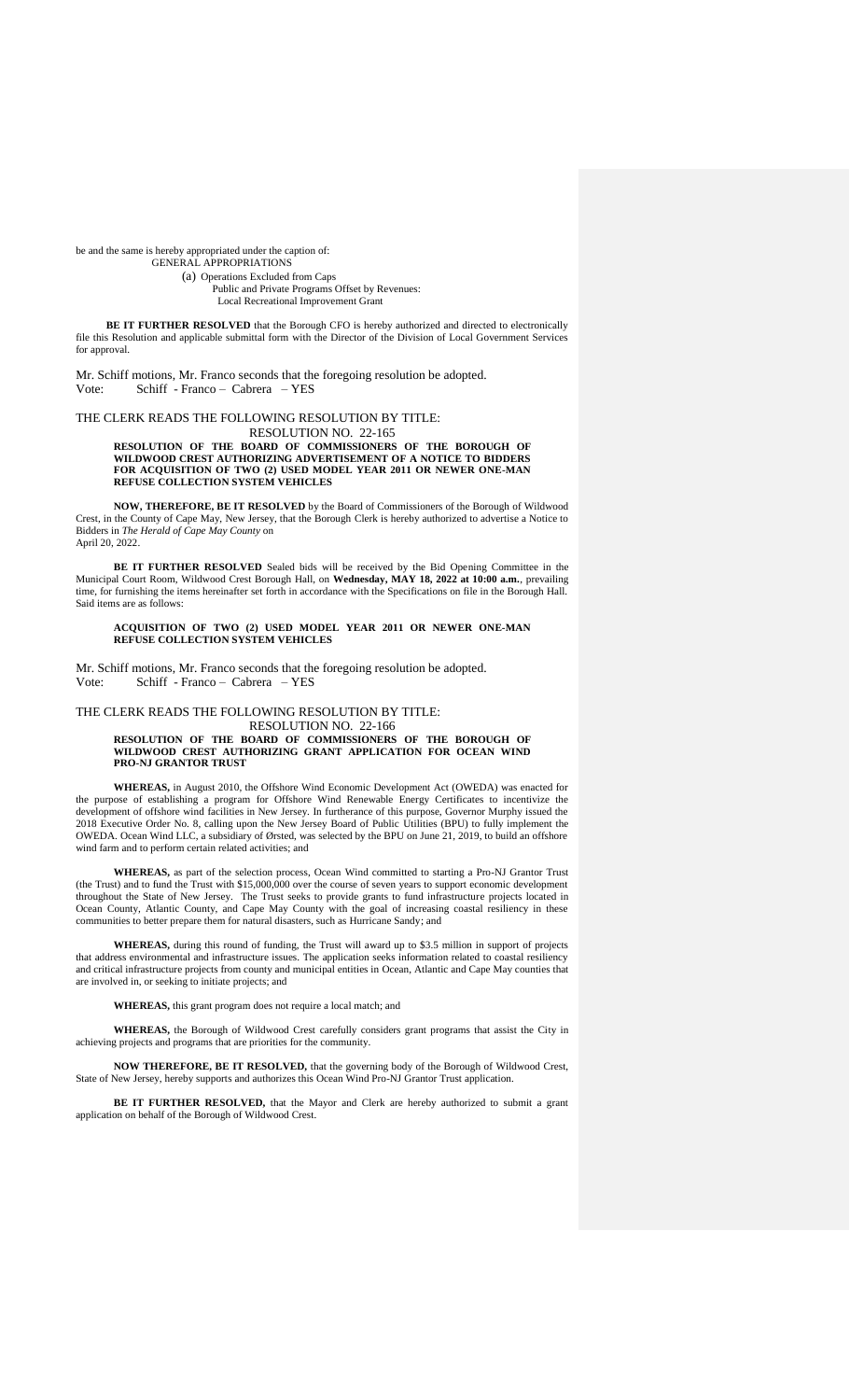**BE IT FURTHER RESOLVED,** that the Mayor and Clerk are hereby authorized to sign grant agreements on behalf of the Borough of Wildwood Crest and that their signature constitutes acceptance of the terms and conditions of the grant agreement and approves the execution of the grant agreement.

Mr. Schiff motions, Mr. Franco seconds that the foregoing resolution be adopted. Vote: Schiff - Franco – Cabrera – YES

THE CLERK READS THE FOLLOWING RESOLUTION BY TITLE: RESOLUTION NO. 22-167

**RESOLUTION OF THE BOARD OF COMMISSIONERS OF THE BOROUGH OF WILDWOOD CREST AUTHORIZING APPROVAL OF CHANGE ORDER NO. 1 - RECONSTRUCTION OF BEACH AVENUE (FY2020 NJ DOT MUNICIPAL AID) AND RECONSTRUCTION OF STANTON ROAD (FY2021 NJ DOT MUNICIPAL AID) AT THE NTE SUM OF \$112,285.00**

**WHEREAS**, Asphalt Paving Systems, PO Box 530, Hammonton, New Jersey 08037 was awarded the contract known as **RECONSTRUCTION OF BEACH AVENUE (FY2020 NJDOT MUNICIPAL AID) AND RECONSTRUCTION OF STANTON ROAD (FY 2021 NJDOT MUNICIPAL AID)** via Resolution No. 21-98 on February 24, 2021 for \$1,943,283.00; and

**WHEREAS**, Wildwood Water Utility has participating items, which tabulate in the amount of \$249,717.00; and

**WHEREAS**, Borough Engineer Marc DeBlasio of DeBlasio & Associates has reviewed the request for additional work for Police Department Parking Lot Improvements and Resurfacing of Orchid Avenue from Ocean Avenue to Beach Bulkhead and approves Change Order No 1 - **RECONSTRUCTION OF BEACH AVENUE (FY2020 NJDOT MUNICIPAL AID) AND RECONSTRUCTION OF STANTON ROAD (FY 2021 NJDOT MUNICIPAL AID)** with an increase amount of \$112,285.00 all of which is detailed in the attachment to the Change Order and revising the Contract Price to \$2,055,568.00; and

**WHEREAS**, the CFO has certified the availability of funds as evidenced below by her signature:

Account Number: \_\_\_\_\_\_\_\_\_\_\_\_\_\_\_\_\_\_\_\_\_\_\_\_ Amount: \$112,285.00 Signature:

**NOW THEREFORE, BE IT RESOLVED**, by the Board of Commissioners of the Borough of Wildwood Crest, County of Cape May and State of New Jersey, as follows:

1. That the above recital paragraphs are incorporated herein by reference as if set forth at length.

2. That said Change Order Number 1- **RECONSTRUCTION OF BEACH AVENUE (FY2020 NJDOT MUNICIPAL AID) AND RECONSTRUCTION OF STANTON ROAD (FY 2021 NJDOT MUNICIPAL AID)** increasing the total contract amount by \$112,285.00 and revising the contract price to \$2,055,568.00 is hereby approved.

3. That the Mayor and Borough Clerk of the Borough of Wildwood Crest are hereby authorized and directed to execute and attest said Change Order documents on behalf of the Borough of Wildwood Crest.

Mr. Schiff motions, Mr. Franco seconds that the foregoing resolution be adopted. Vote: Schiff - Franco – Cabrera – YES

## THE CLERK READS THE FOLLOWING RESOLUTION BY TITLE: RESOLUTION NO. 22-168

**RESOLUTION OF THE BOARD OF COMMISSIONERS OF THE BOROUGH OF WILDWOOD CREST AUTHORIZING PEDDLING TRUCK LICENSE TO BIG TOP ICE CREAM LLC FOR 2022**

**WHEREAS**, Section 40-16, et. seq., of the Code of the Borough of Wildwood Crest, County of Cape May, State of New Jersey, sets forth the pertinent law regarding the issuance of licenses to persons, firms or corporations desiring to engage in the peddling and soliciting of Ice Cream Products and Fruits/Vegetables within the Borough of Wildwood Crest; and

**WHEREAS**, BIG TOP ICE CREAM LLC applied for renewal of Ice Cream Peddling License and has fulfilled all requirements for renewal of license; and

**WHEREAS**, Review of the qualifications of applicant for said license has been made.

**NOW, THEREFORE, BE IT RESOLVED** by the Board of Commissioners of the Borough of Wildwood Crest that an Ice Cream Peddling license for the balance of calendar year 2022 is hereby authorized to be issued to BIG TOP ICE CREAM LLC, 8338 TORRESDALE AVE, PHILADELPHIA PA 19136.

Mr. Schiff motions, Mr. Franco seconds that the foregoing resolution be adopted. Vote: Schiff - Franco – Cabrera – YES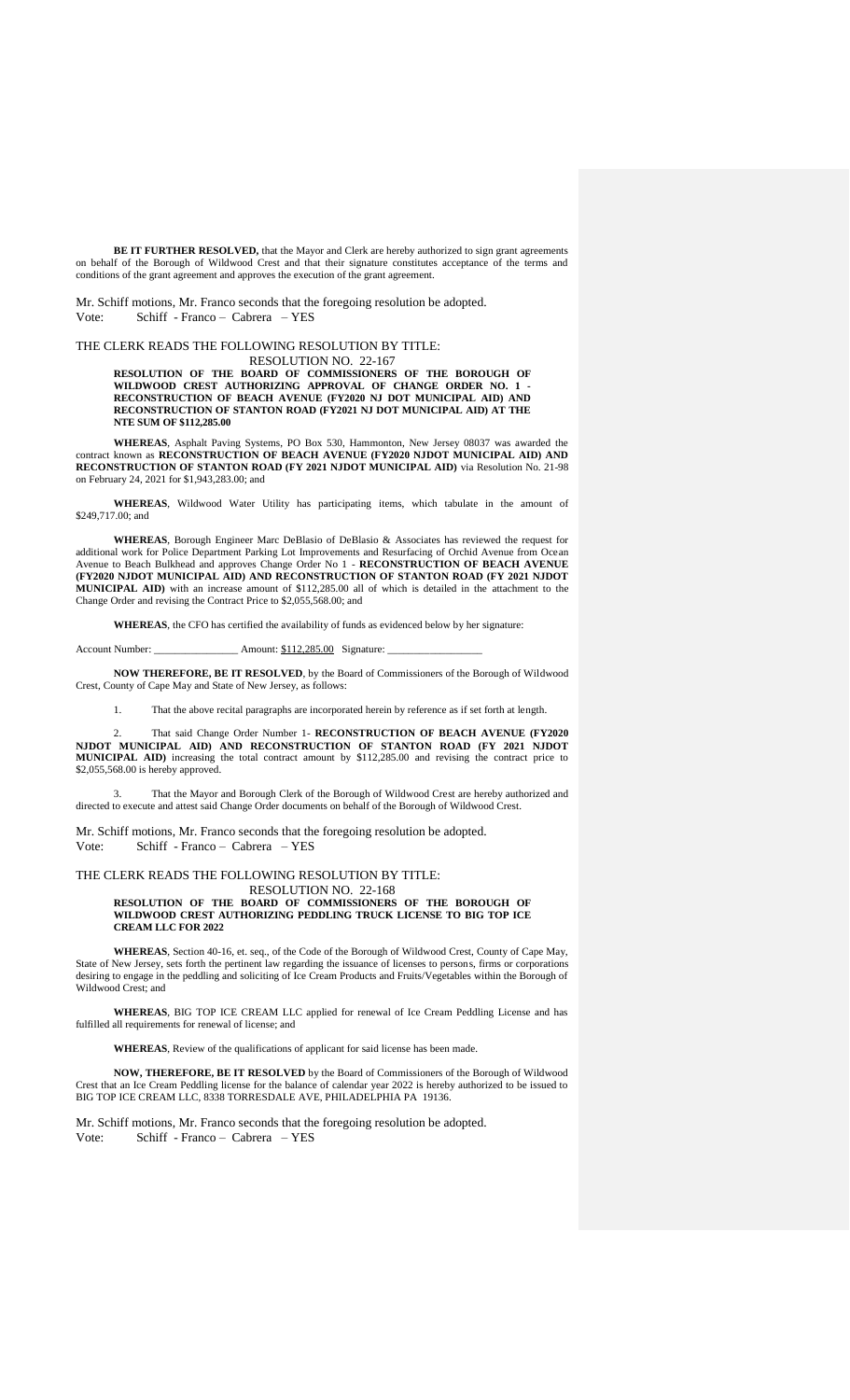## THE CLERK READS THE FOLLOWING RESOLUTION BY TITLE:

# RESOLUTION NO. 22-169

#### **RESOLUTION OF THE BOARD OF COMMISSIONERS OF THE BOROUGH OF WILDWOOD CREST AUTHORIZING AWARD OF CONTRACT TO ATLANTIC WAV STUDIO TO PROVIDE TECHNICIAN TO STREAM APRIL 27, 2022 COMMISSION MEETING AT CREST PIER AT THE NTE SUM OF \$1,200.00**

**WHEREAS**, there exists the need for the "Services" of a company to be retained by the Borough for the handling of audio/visual services for the streaming of certain meetings as directed by the authorized representatives of the Borough of Wildwood Crest, all as more specifically set forth in the attached Agreement which is made a part hereof by reference as if fully set forth; and

**WHEREAS**, **ATLANTIC WAV STUDIO** has completed and submitted a Business Entity Disclosure Certification which certifies that **ATLANTIC WAV STUDIO** will not make any reportable contributions pursuant to N.J.S.A. 19:44A-1 commencing April 12, 2022 to any political committee or candidate through the term of this contract; and

**WHEREAS**, the CFO has certified the availability of funds as evidenced below by her signature:

Account Number(s)\_\_\_\_\_\_\_\_\_\_\_ Amount \_\_\_\_\_\_\_\_\_\_\_ Signature\_\_\_\_\_\_\_\_\_\_\_\_\_\_\_\_\_\_\_\_\_\_\_\_\_\_\_\_\_

**NOW, THEREFORE, BE IT RESOLVED** by the Board of Commissioners of the Borough of Wildwood Crest, in the County of Cape May, New Jersey, as follows:

The above recital paragraphs are incorporated herein as if set forth at length.

2. That the Mayor and Borough Clerk are hereby authorized and empowered to execute the attached agreement with **ATLANTIC WAV STUDIO**, who shall be compensated by voucher at the agreed upon rates not to  $$1,200.00$  when the location of the meeting changes, contingent upon certification from the Chief Financial Officer as to the availability of funds, and said "Independent Contractor" shall be required to comply with this Resolution, and the attached Agreement. Said **ATLANTIC WAV STUDIO** is further required to comply with all other conditions/provisions of law or regulation applicable to a "Contractor," including but not limited to procuring/maintaining sufficient insurance coverages necessary to fully protect the interests of the Borough in each and every instance relative to performance under this contract.

3. The award of this contract is contingent upon compliance with the New Jersey Pay to Play Law as set forth in N.J.S.A. 19:44A-1; production of the Business Entity Disclosure Certificate, Affirmative Action Compliance Notice, New Jersey Certificate of Employee Information Report, New Jersey Business Registration Certificate and proof of insurance as required in the contract and certification from the Chief Financial Officer as to the availability of funds; a copy of these documents shall be kept on file in the office of the Borough Clerk.

4. That a Notice of Award shall be published in *The Herald of Cape May County* as required by law within ten (10) days of passage of this Resolution, which notice shall state that this Resolution and the contract are on file and available for public inspection in the office of the Borough Clerk.

Mr. Schiff motions, Mr. Franco seconds that the foregoing resolution be adopted. Vote: Schiff - Franco – Cabrera – YES

THE CLERK READS THE FOLLOWING RESOLUTION BY TITLE:

RESOLUTION NO. 22-170 **RESOLUTION OF THE BOARD OF COMMISSIONERS OF THE BOROUGH OF WILDWOOD CREST AUTHORIZING BOROUGH ENGINEER WORK ORDER FOR BEACH STREET END PUBLIC ACCESS IMPROVEMENTS – PHASE IB – CONSTRUCTION PHASE SERVICES AT THE NTE SUM OF \$41,000**

**WHEREAS**, the Board of Commissioners of the Borough of Wildwood Crest desires to authorize issuance of a Work Order to the Borough Engineer, Marc DeBlasio and the Firm of DeBlasio & Associates for **BEACH STREET END PUBLIC ACCESS IMPROVEMENTS- PHASE 1B- CONSTRUCTION PHASE SERVICES (\$41,000.00)** for engineering services which are more specifically set forth in the attached Proposal from Marc DeBlasio and the Firm of DeBlasio & Associates, dated **August 25, 2021** which is made a part hereof by reference as if fully set forth at the billable rates set forth in the professional services agreement between Marc DeBlasio and Borough not to exceed **\$41,000.00**; and

**WHEREAS**, the CFO has certified the availability of funds as evidenced below by her signature:

Account Number(s): \_\_\_\_\_\_\_\_ Amount: \$41,000.00 Signature\_\_\_\_\_\_\_\_\_\_\_\_\_\_\_\_\_\_\_\_\_\_\_\_\_\_\_\_\_

**NOW, THEREFORE, BE IT RESOLVED** by the Board of Commissioners of the Borough of Wildwood Crest, in the County of Cape May, New Jersey, as follows:

1. The above recital paragraphs are incorporated herein as if set forth at length.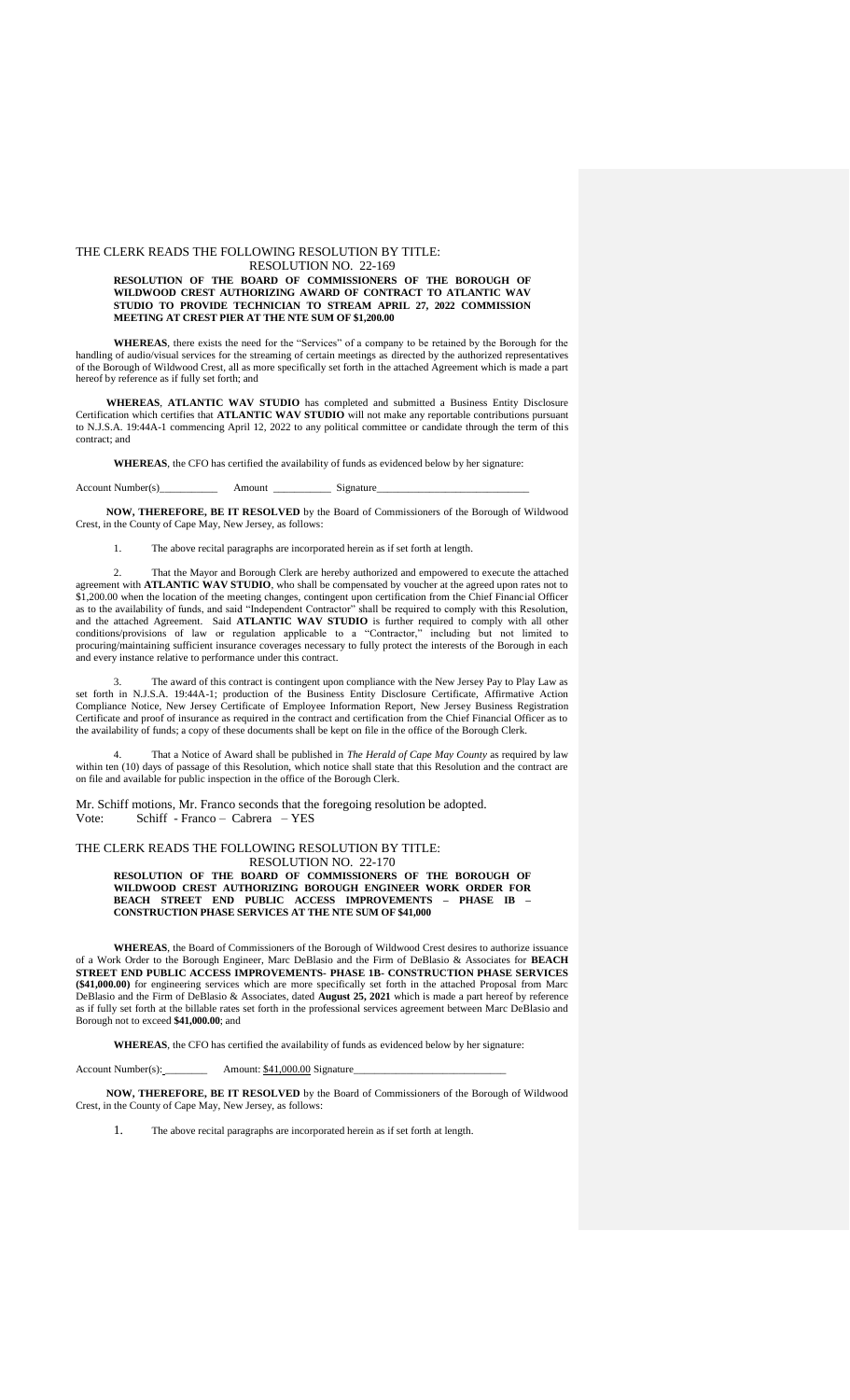2. The Mayor and Borough Clerk are hereby authorized and empowered to execute the attached Work Order authorizing MARC DEBLASIO and DEBLASIO & ASSOCIATES to perform the professional engineering services as described in the Proposal, which is hereby approved, at the billable rates set forth in the professional services agreement between Marc DeBlasio and Borough not to exceed **\$41,000.00**.

Mr. Schiff motions, Mr. Franco seconds that the foregoing resolution be adopted. Vote: Schiff - Franco – Cabrera – YES

**BILLS:** Mr. Franco motioned, and Mr. Schiff seconded that all bills properly authorized, as submitted, be paid.

Vote: Schiff - Franco – Cabrera – YES

## **CORRESPONDENCE:**

Handicapped Parking / meters- a request was made to add additional handicapped parking. The mayor asked the Chief and Public Safety Commissioner to review and advise.

New Jersey Avenue speed along the lakefront-The borough already lowered the speed from 25 mph to 20 mph along the lakefront and the Chief advised that it is strictly enforced.

## **PUBLIC COMMENTARY**: N/A

## **DISCUSSION:**

#### **NEW BUSINESS-**

-Proposed Ordinance No. 1382 – Licenses permitting temporary signs. The mayor asked the solicitor to tighten up the existing ordinance with respect to tourism related events and special event permitting process. All agreed to introduce at the next meeting on April 27, 2022 at 5:30 pm at Crest Pier.

## **OLD BUSINESS –**

-**Back Beach Excavation**: tabled for now.

-**Office Moves**: on hold for now.

**-NJ Lots / All Borough lots – costs vision**: on hold for now.

-**Proposed Floodplain Ordinance – April 2 nd at 11:00 am at Crest Pier- RECAP OF MEETING-** The mayor summarized how the meeting on April 2<sup>nd</sup> went. There was an overwhelming response to push the mandate down the road, but the Borough still needs to have a plan in sight. The Engineer advised to have a bulkhead ordinance introduced without the controversial mandate and to perhaps look at a tiered structure and new bulkheads should have the new standards in place. The Mayor asked the Engineer to update the previous cost analysis from 2019 to today with current prices and to circulate to the governing body. The Engineer added that they can do address the current outfall lines first. The commissioners agreed to look at updating the bulkhead ordinance without the state's mandated portion and get it out the affected property owners via email and blasts.

Will be grouped in as "Flood Mitigation Projects at next meeting."

**-Vision for Old Library –** Lease specs have been drafted and circulated to the governing body. The mayor indicated there are two components: Food /beverage and merchandise. Furthermore, he would like to get a Notice to Bidders ready soon and the Administrator advised to hold off until the building is complete as there are supply chain issues. The Mayor added that the Crest Historical artifacts will be displayed throughout the building.

-**Washington Avenue Flooding Issues:** No movement. Will be grouped in as "Flood Mitigation Projects at next meeting."

-**Flood Mitigation**: Ties in with Proposed Floodplain Ordinance. Will be grouped in as "Flood Mitigation Projects at next meeting."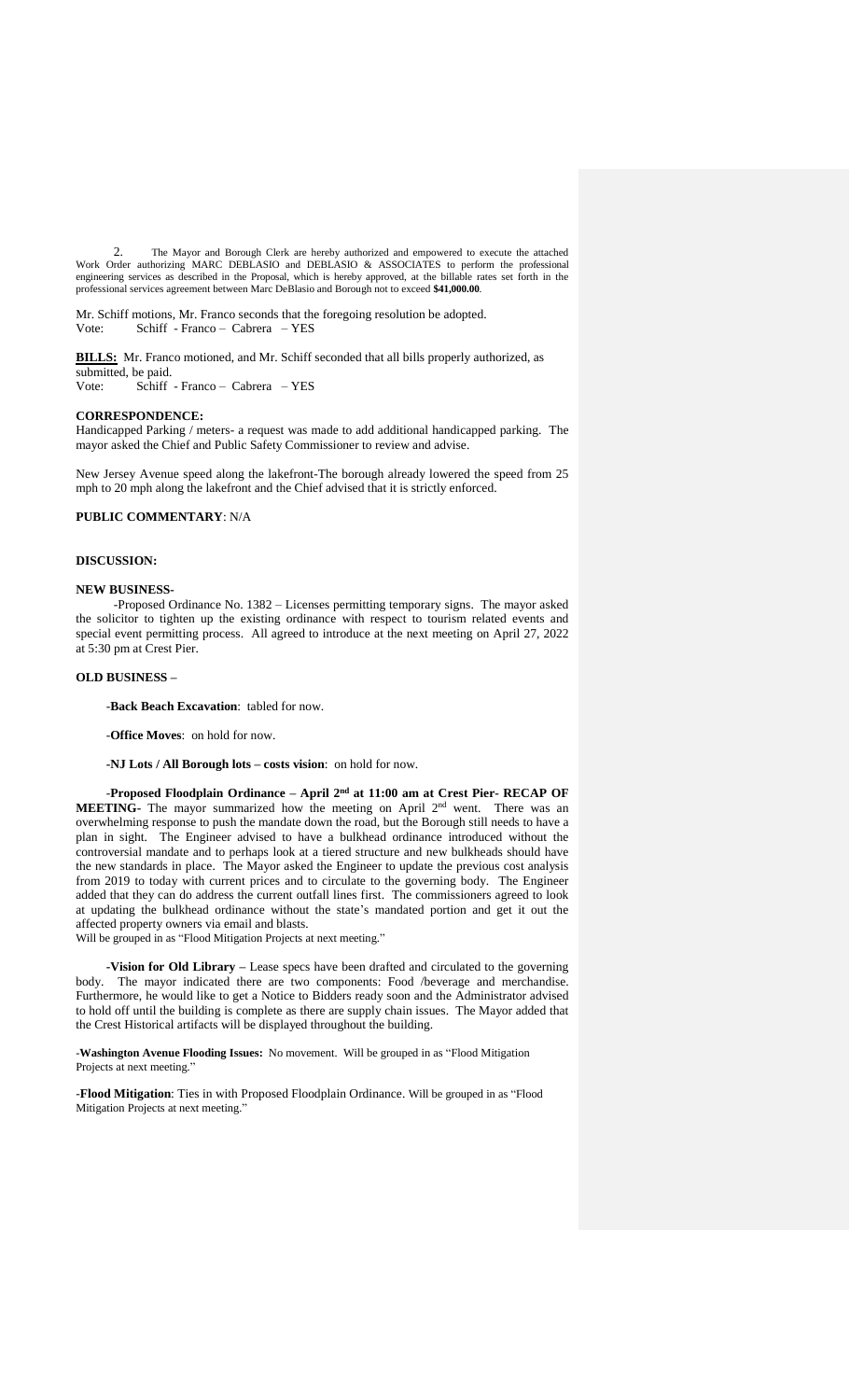**-Bulkhead Ordinance / Lot Grading:** Will be grouped in as "Flood Mitigation Projects at next meeting."

-**Referendum permitting one consumption liquor license in business zone:** No movement.

-**Park Blvd. Pumping Station- application for FEMA Pre Disaster Mitigation Pump Stations:** No movement. Will be grouped in as "Flood Mitigation Projects at next meeting."

**PUBLIC COMMENTARY:** Nothing from the public.

Commissioner Comments:

Commissioner Schiff – Congratulated Rich Hans on cusp of  $200<sup>th</sup>$  victory for Wildwood Baseball.

Commissioner Franco – Happy Easter to all.

Mayor Cabrera – Reminded everyone that the next meeting will take place at Crest Pier on April 27, 2022 at 5:30 pm where there will be several recognitions. He further added that Pacific Avenue will be getting first paving coat before Memorial Day weekend and second coat / striping after. Bike lanes will be placed as well.

Hearing nothing further, THE CLERK READS THE FOLLOWING RESOLUTION BY TITLE:

RESOLUTION NO. 22-171 **RESOLUTION OF THE BOARD OF COMMISSIONERS OF THE BOROUGH OF WILDWOOD CREST AUTHORIZING EXECUTIVE/CLOSED SESSION IN ACCORDANCE WITH THE PROVISIONS OF THE OPEN PUBLIC MEETINGS ACT, SPECIFICALLY N.J.S.A. 10:4-12(B)**

**WHEREAS**, the Open Public Meetings Act (N.J.S.A. 10:4-6 et. seq.) requires all meetings of the Board of Commissioners of the Borough of Wildwood Crest to be held in public, except that N.J.S.A. 10:4-12(b) sets forth nine (9) types of matters that may lawfully be discussed in "Executive or Closed Session," i.e., without the public being permitted to attend; and

**WHEREAS**, the Board of Commissioners of the Borough of Wildwood Crest has determined that one (3) issue(s) is/are permitted by N.J.S.A. 10:4-12(b) to be discussed without the public in attendance to be discussed during the Executive or Closed Session to be held on **Wednesday, April 13, 2022** at **9:30 A.M**.; and

**WHEREAS**, the nine (9) exceptions to public meetings set forth in N.J.S.A. 10:4-12(b) are listed below, and next to each exception is a box within which the number of issues to be privately discussed that fall within that exception shall be written, and after each exception is a space where additional information that will disclose as much information about the discussion as possible without undermining the purpose of the exception shall be written:

> \_\_\_\_\_\_\_ **"(1) Any matter which, by express provision of Federal law, State statute or rule of court shall be rendered confidential or excluded from public discussion."** The legal citation to the provision(s) at issue is: and the nature of the provision(s) at issue is: matter, described as specifically as possible without undermining the need for confidentiality is\_\_\_\_\_\_\_\_\_\_\_\_\_\_\_\_\_\_\_\_\_\_\_\_\_\_\_\_\_\_\_\_\_\_\_\_\_\_\_\_\_\_\_\_\_\_\_\_\_\_\_\_

\_\_\_\_\_\_\_\_ **"(2) Any matter in which the release of information would impair a right to receive funds from the state or federal government."** The nature of the matter, described as specifically as possible without undermining the need for confidentiality is

\_\_\_\_\_\_\_\_\_\_\_\_\_\_\_\_\_\_\_\_\_\_\_\_\_\_\_\_\_\_\_\_\_\_\_\_\_\_\_\_\_\_\_\_\_\_\_\_\_\_\_\_

\_\_\_\_\_\_\_\_ **"(3) Any material the disclosure of which constitutes an unwarranted invasion of individual privacy such as any records, data, reports, recommendations, or other personal material of any educational, training, social service, medical, health, custodial, child protection, rehabilitation, legal defense, welfare, housing, relocation, insurance and similar program or institution operated by a public body pertaining to any specific individual admitted to or served by** such institution or program, including but not limited to information relative to served by such institution or program, including but not limited to information relative to **the individual's personal and family circumstances, and any material pertaining to admission, discharge, treatment, progress or condition of any individual, unless the individual concerned (or, in the case of a minor or incompetent, his guardian) shall request in writing that the same be disclosed publicly."** The nature of the matter, described as specifically as possible without undermining the need for confidentiality is \_\_\_\_\_\_\_\_\_\_\_\_\_\_\_\_\_\_\_\_\_\_\_\_\_\_\_\_\_\_\_\_\_\_\_\_\_\_\_\_\_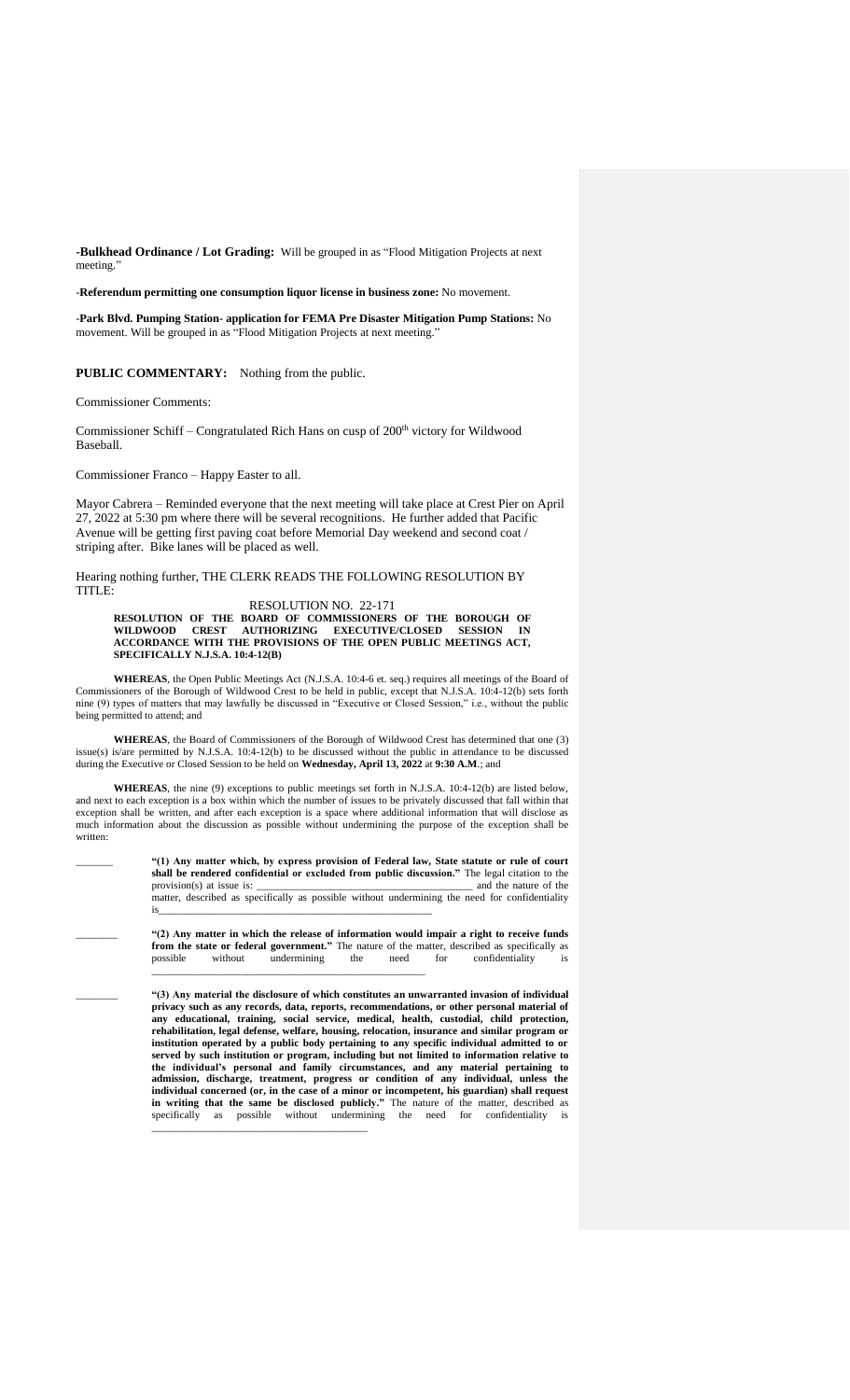| х | "(4) Any collective bargaining agreement, or the terms and conditions of which are proposed<br>for inclusion in any collective bargaining agreement, including the negotiation of terms and<br>conditions with employees or representatives of employees of the public body." The collective<br>bargaining contract(s) discussed are between the Borough and the police department.                                                                                                                                                                                                                                                                                                                                                                                                                                                                                                     |
|---|-----------------------------------------------------------------------------------------------------------------------------------------------------------------------------------------------------------------------------------------------------------------------------------------------------------------------------------------------------------------------------------------------------------------------------------------------------------------------------------------------------------------------------------------------------------------------------------------------------------------------------------------------------------------------------------------------------------------------------------------------------------------------------------------------------------------------------------------------------------------------------------------|
|   | "(5) Any matter involving the purchase, lease or acquisition of real property with public<br>funds, the setting of bank rates or investment of public funds where it could adversely affect<br>the public interest if discussion of such matters were disclosed." The nature of the matter,<br>described as specifically as possible without undermining the need for confidentiality is                                                                                                                                                                                                                                                                                                                                                                                                                                                                                                |
|   | "(6) Any tactics and techniques utilized in protecting the safety and property of the public<br>provided that their disclosure could impair such protection. Any investigations of violations<br>or possible violations of the law." The nature of the matter, described as specifically as possible<br>without<br>undermining<br>need<br>for<br>confidentiality<br>the<br>is                                                                                                                                                                                                                                                                                                                                                                                                                                                                                                           |
| X | "(7) Any pending or anticipated litigation or contract negotiation in which the public body is<br>or may become a party. Any matters falling within the attorney-client privilege, to the extent<br>that confidentiality is required in order for the attorney to exercise his ethical duties as a<br>lawyer." The parties to and docket numbers of each item of litigation and/or the parties to each<br>contract discussed and the nature of the discussion, described as specifically as possible without<br>undermining the need for confidentiality is potential contract negotiations and more specifically is<br>potential awarding a professional services contract to attorney for potential litigation for dredging<br>project                                                                                                                                                |
| X | "(8) Any matter involving the employment, appointment, termination of employment, terms<br>and conditions or employment, evaluation of the performance, promotion or disciplining of<br>any specific prospective public officer or employee or current public officer or employee<br>employed or appointed by the public body, unless all individual employees or appointees<br>whose rights could be adversely affected request, in writing, that such matter or matters be<br>discussed at a public meeting." Subject to the balancing of the public's interest and the<br>employee's privacy rights under South Jersey Publishing Co. v. New Jersey Expressway Authority,<br>124 N.J. 478, the employee(s) and nature of the discussion, described as specifically as possible<br>without undermining the need for confidentiality are <b>administrator's contract</b> / directives. |
|   | "(9) Any deliberation of a public body occurring after a public hearing that may result in the<br>imposition of a specific civil penalty upon the responding party or the suspension or loss of a<br>license or permit belonging to the responding party as a result of an act or omission for<br>which the responding party bears responsibility." The nature of the matter, described as                                                                                                                                                                                                                                                                                                                                                                                                                                                                                              |

\_\_\_\_\_\_\_\_\_\_\_\_\_\_\_\_\_\_\_\_\_\_\_ **WHEREAS**, the Board of Commissioners shall reconvene the public meeting at the conclusion of the authorized closed or executive session, which may or may not include formal action as a result of the discussion(s) held.

specifically as possible without undermining the need for confidentiality is

**NOW, THEREFORE, BE IT RESOLVED** by the Board of Commissioners of the Borough of Wildwood Crest, assembled in public session on the date of the meeting of the governing body set forth herein above, that a closed session shall be held for the discussion of matters relating to the specific items designated above involving the Borough of Wildwood Crest. The governing body shall convene a closed session discussion immediately upon passage of this resolution and it is anticipated that the deliberations conducted in closed session shall be disclosed to the public upon conclusion of the matter and/or after determination of the Board of Commissioners that the public interest will no longer be served by such confidentiality and that the meeting will return to open session at the conclusion of the discussion and formal action may be taken if/as authorized.

**BE IT FURTHER RESOLVED** that the Municipal Clerk, at the present public meeting, shall read aloud enough of this resolution so that members of the public in attendance can understand, as precisely as possible, the nature of the matters that will be privately discussed.

**BE IT FURTHER RESOLVED** that the Municipal Clerk, on the next business day following this meeting, shall furnish a copy of this resolution to any member of the public who requests one at the fees authorized by N.J.S.A. 47:1A-1, et. seq.

Mr. Schiff motions, Mr. Franco seconds that the foregoing resolution be adopted. Vote: Schiff - Franco – Cabrera – YES

There was a five-minute break before going into closed session.

After the closed session ended at 11:43 am, the Clerk went back into Open Session and

THE CLERK READS THE FOLLOWING RESOLUTION BY TITLE: RESOLUTION NO. 22-172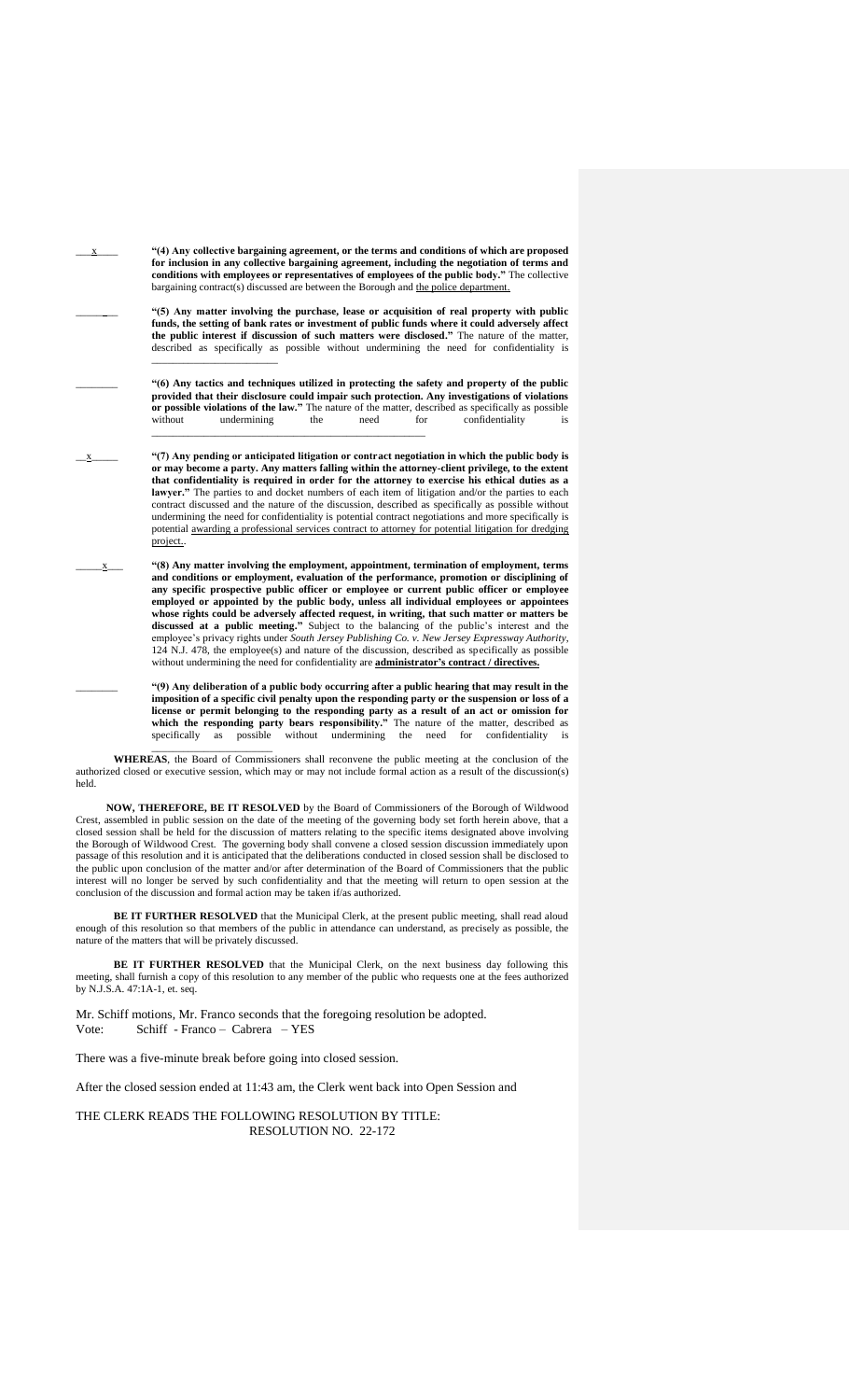**RESOLUTION OF THE BOARD OF COMMISSIONERS OF THE BOROUGH OF WILDWOOD CREST AUTHORIZING AWARD OF PROFESSIONAL SERVICES CONTRACT FOR SPECIALIZED LEGAL SERVICES TO CHRISTOPHER ORLANDO AND THE LAW FIRM OF PARKER MCCAY, P.A. AT THE NTE SUM OF \$5,000** 

**WHEREAS**, the Borough of Wildwood Crest requires the professional services of a law firm specializing in a legal issues associated with a dredge project; and

**WHEREAS**, it is desired to employ a professional, pursuant to law, who is duly trained, experienced and specialized in the area of specialized counsel; and

**WHEREAS**, the Local Public Contracts Law provides for the entering into of a contract for professional services pursuant to R.S.40A:11-5(1)(a), without advertising for competitive bidding; and

**WHEREAS**, the Borough has determined that **CHRISTOPHER ORLANDO AND THE LAW FIRM OF PARKER MCCAY, P.A.** are qualified to perform said work and it is desired to enter a professional contract with them for said services pursuant to law, and to provide for the advertising of a notice pursuant to law; and

**WHEREAS**, under the Local Public Contracts Law, N.J.S.A. 40A:11-1, et. seq., the subject contract would be a contract for professional services because:

1. Professional services of the type herein sought are of such a nature as to require a high degree to trust and confidence in the individual providing the service and may require the creation of a confidential or fiduciary relationship between that individual and the Borough;

2. The services required are highly specialized or technical in nature;

3. The services require peculiar ability and skill, and demand a high degree of specialized knowledge or expertise;

4. The services are such that their relative worth must be judged by subjective considerations that are not susceptible of valuation by competitive bidding;

5. The individual or entity who will provide these services has demonstrated competence and particular expertise in the services required;

The individual or entity who will perform these services is held to and fully adheres to the strict ethical standards that govern the involved profession;

7. The services include advise to and consultation with the municipality that require both knowledge and judgment on the part of the individual or entity providing services, as well as the confidence of the municipal officials, such that competitive bidding is not feasible or practical;

8. The services to be provided are such that their nature, scope and duration are not capable of precise measurement, but rather require a flexibility and discretion that render competitive bidding impractical and inefficient; and

**CHRISTOPHER ORLANDO AND THE LAW FIRM OF PARKER MCCAY, P.A.** has completed and submitted a Business Entity Disclosure Certification which certifies that **CHRISTOPHER ORLANDO AND THE LAW FIRM OF PARKER MCCAY, P.A.** will not make any reportable contributions pursuant to N.J.S.A. 19:44A-1 commencing April 12, 2022 to any political committee or candidate through the term of this contract; and

**WHEREAS**, the CFO has certified the availability of funds as evidenced below by her signature:

Account Number(s) 2-01-20-155-299 Amount: at NTE \$5,000.00 Signature

**NOW, THEREFORE, BE IT RESOLVED** by the Board of Commissioners of the Borough of Wildwood Crest, County of Cape May, New Jersey, as follows:

1. **CHRISTOPHER ORLANDO AND THE LAW FIRM OF PARKER MCCAY, P.A.** is hereby retained as Special Counsel to provide specialized professional services for legal issues associated with a dredge project for the period ending April 12, 2023.

The Mayor and Borough Clerk are hereby authorized and empowered to enter into a contract with **CHRISTOPHER ORLANDO AND THE LAW FIRM OF PARKER MCCAY, P.A.** for specialized professional services in the field of litigation for a term of the period indicated above, which contract shall provide for payment at **not to exceed sum of \$5,000**.

The award of this contract is contingent upon compliance with the New Jersey Pay to Play Law as set forth in N.J.S.A. 19:44A-1; production of the Business Entity Disclosure Certificate, Affirmative Action Compliance Notice, New Jersey Certificate of Employee Information Report, New Jersey Business Registration Certificate and proof of insurance as required in the contract and certification from the Chief Financial Officer as to the availability of funds; a copy of these documents shall be kept on file in the office of the Borough Clerk.